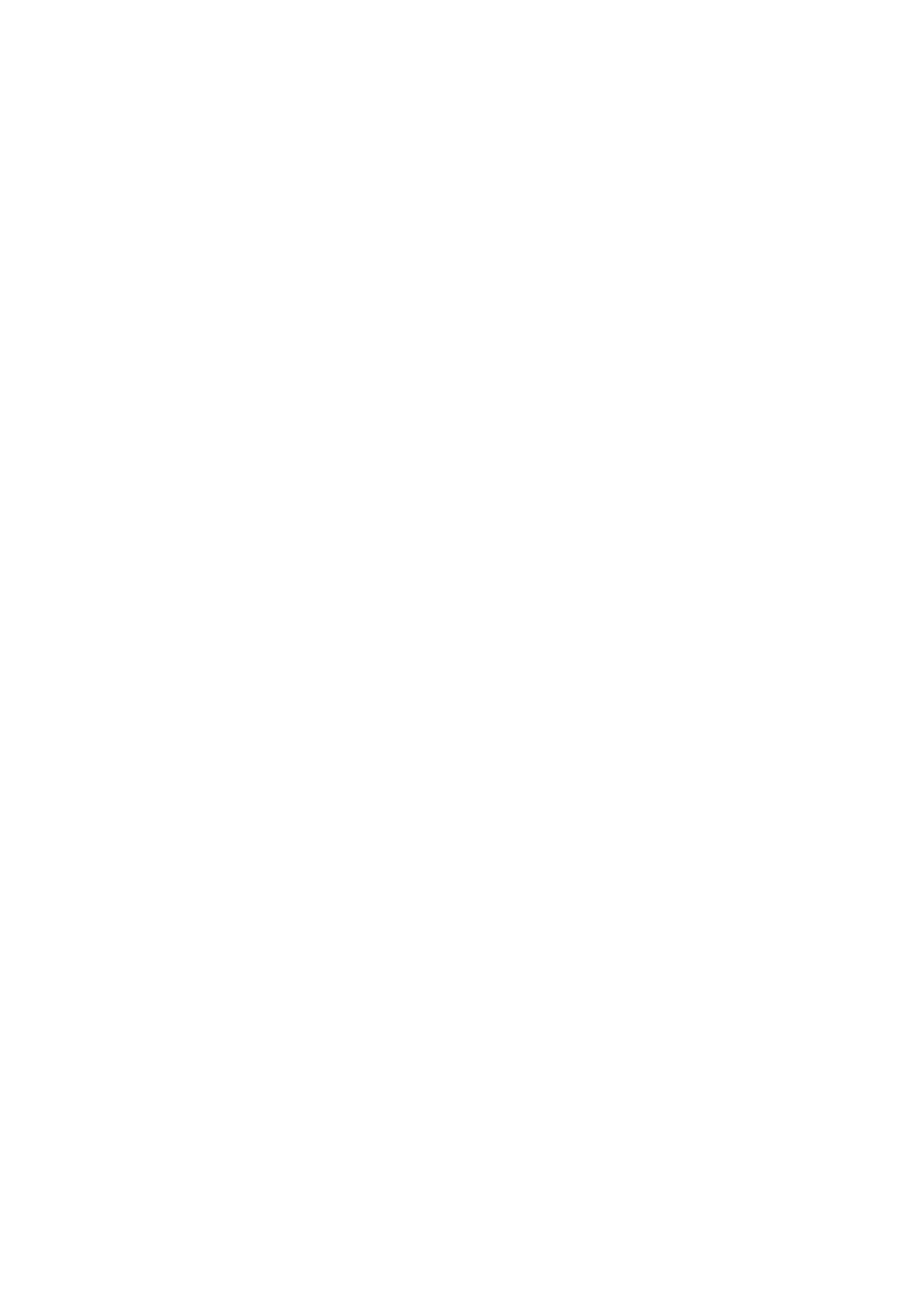## **ZEBRA SCANNER TWAIN DRIVER FOR WINDOWS PROGRAMMER'S GUIDE**

72E-163820-03

Revision A

April 2019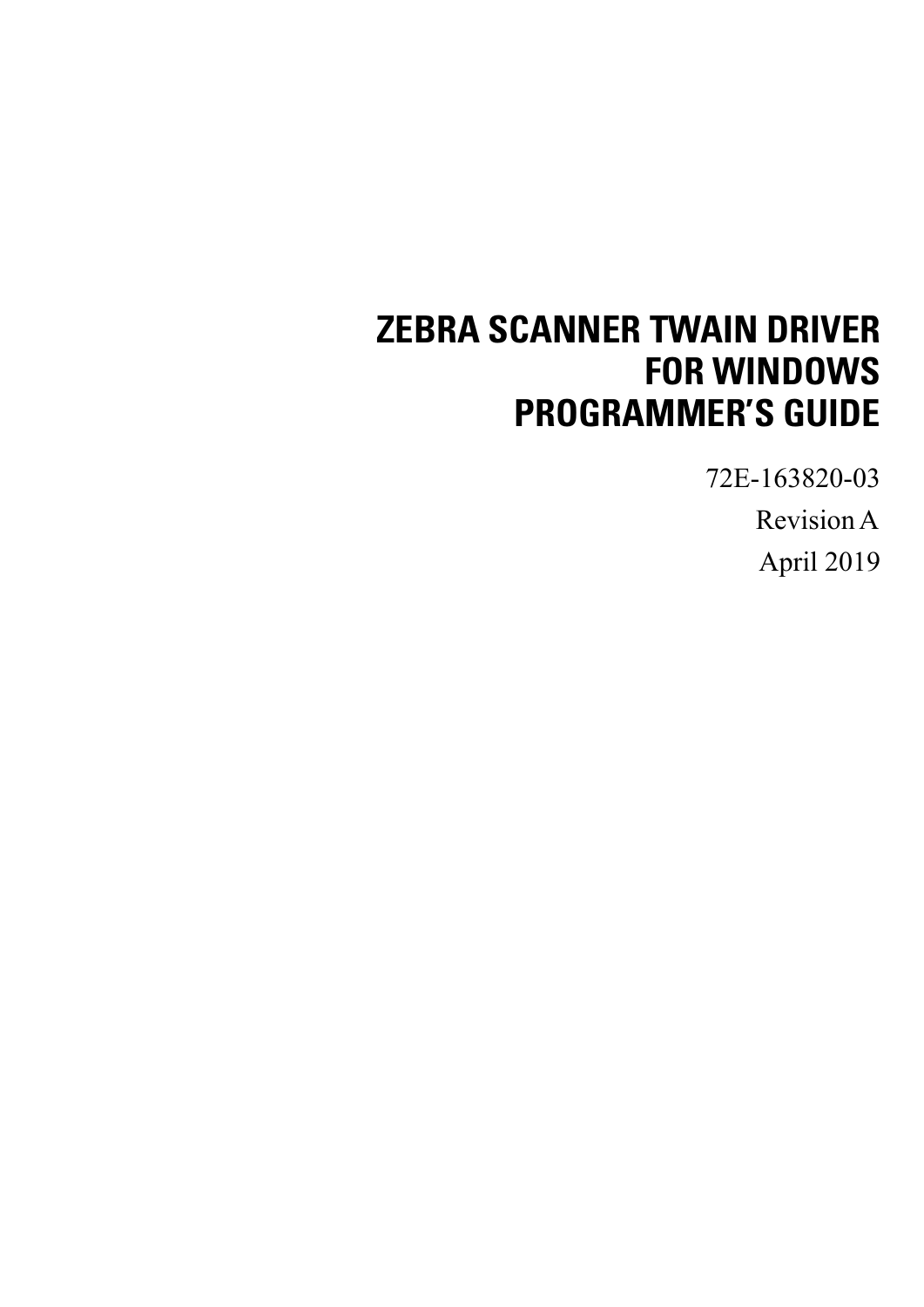No part of this publication may be reproduced or used in any form, or by any electrical or mechanical means, without permission in writing from Zebra. This includes electronic or mechanical means, such as photocopying, recording, or information storage and retrieval systems. The material in this manual is subject to change without notice.

The software is provided strictly on an "as is" basis. All software, including firmware, furnished to the user is on a licensed basis. Zebra grants to the user a non-transferable and non-exclusive license to use each software or firmware program delivered hereunder (licensed program). Except as noted below, such license may not be assigned, sublicensed, or otherwise transferred by the user without prior written consent of Zebra. No right to copy a licensed program in whole or in part is granted, except as permitted under copyright law. The user shall not modify, merge, or incorporate any form or portion of a licensed program with other program material, create a derivative work from a licensed program, or use a licensed program in a network without written permission from Zebra. The user agrees to maintain Zebra's copyright notice on the licensed programs delivered hereunder, and to include the same on any authorized copies it makes, in whole or in part. The user agrees not to decompile, disassemble, decode, or reverse engineer any licensed program delivered to the user or any portion thereof.

Zebra reserves the right to make changes to any software or product to improve reliability, function, or design.

Zebra does not assume any product liability arising out of, or in connection with, the application or use of any product, circuit, or application described herein.

No license is granted, either expressly or by implication, estoppel, or otherwise under any Zebra Technologies Corporation, intellectual property rights. An implied license only exists for equipment, circuits, and subsystems contained in Zebra products.

### <span id="page-3-0"></span>**Warranty**

For the complete Zebra hardware product warranty statement, go to: [http://www.zebra.com/warranty.](http://www.zebra.com/warranty)

## <span id="page-3-1"></span>**Revision History**

Changes to the original guide are listed below:

| <b>Change</b> | <b>Date</b> | <b>Description</b>                                                                                              |
|---------------|-------------|-----------------------------------------------------------------------------------------------------------------|
| Rev. A        | 4/2012      | Initial Release                                                                                                 |
| Rev. A        | 4/2015      | Zebra Rebranding                                                                                                |
| Rev. A        | 4/2019      | Updated:<br>- File directory on pg. 2-1<br>- Registry key on pg. 2-3<br>- Copyright statement on the last page. |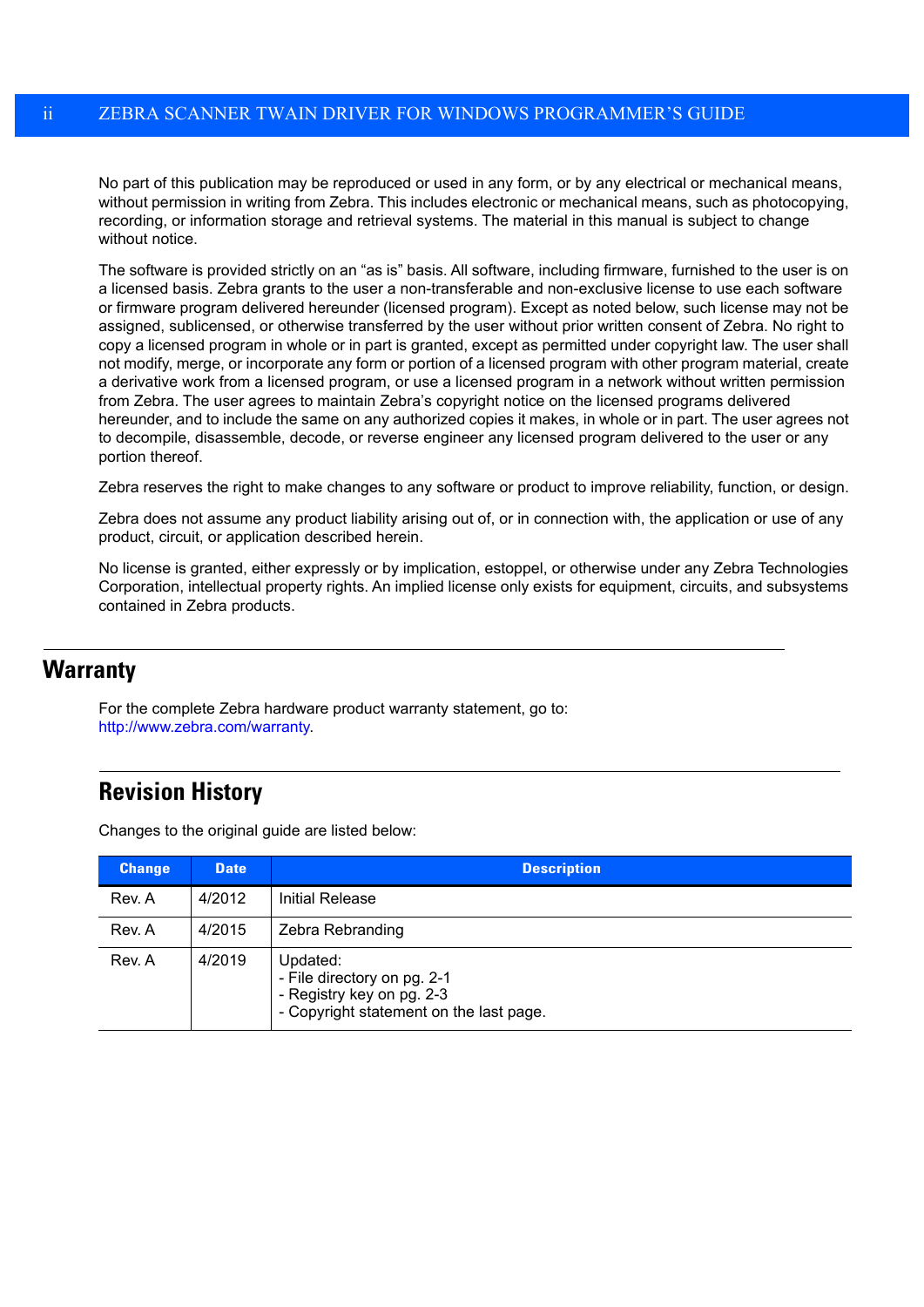# **TABLE OF CONTENTS**

| Revision |  |
|----------|--|

#### **About This Guide**

#### **Chapter 1: TWAIN DRIVER OVERVIEW**

|--|

## **Chapter 2: INSTALLATION & CONFIGURATION**

#### **Chapter 3: PROGRAMMATIC TWAIN INTERFACE**

#### **Chapter 4: GRAPHICAL USER INTERFACE**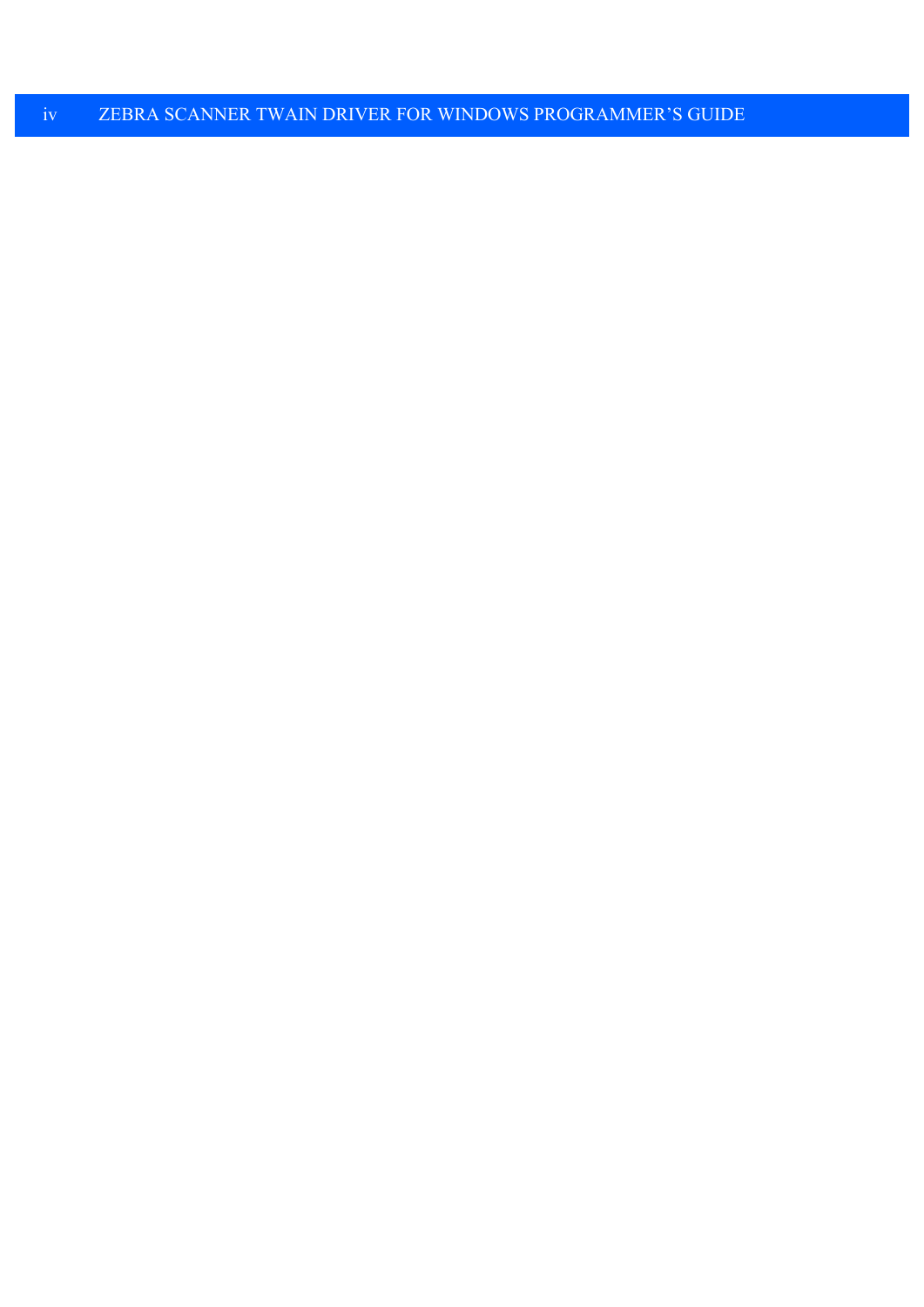## <span id="page-6-0"></span>**ABOUT THIS GUIDE**

## <span id="page-6-1"></span>**[Introduction](#page-6-1)**

This guide describes the Zebra TWAIN driver for Windows which enables an imaging scanner to capture and transfer images to a TWAIN-compliant application.

## <span id="page-6-2"></span>**Chapter Descriptions**

Topics covered in this guide are as follows:

- **•** *[Chapter 1, TWAIN DRIVER OVERVIEW](#page-8-2)* provides a description of the Zebra TWAIN Driver for Windows.
- **•** *[Chapter 2, INSTALLATION & CONFIGURATION](#page-10-2)* describes installation instructions and settings to configure the Zebra Scanner TWAIN driver on a host computer.
- **•** *[Chapter 3, PROGRAMMATIC TWAIN INTERFACE](#page-14-2)* provides TWAIN driver supported capabilities.
- **•** *[Chapter 4, GRAPHICAL USER INTERFACE](#page-20-2)* provides information about the TWAIN sample application.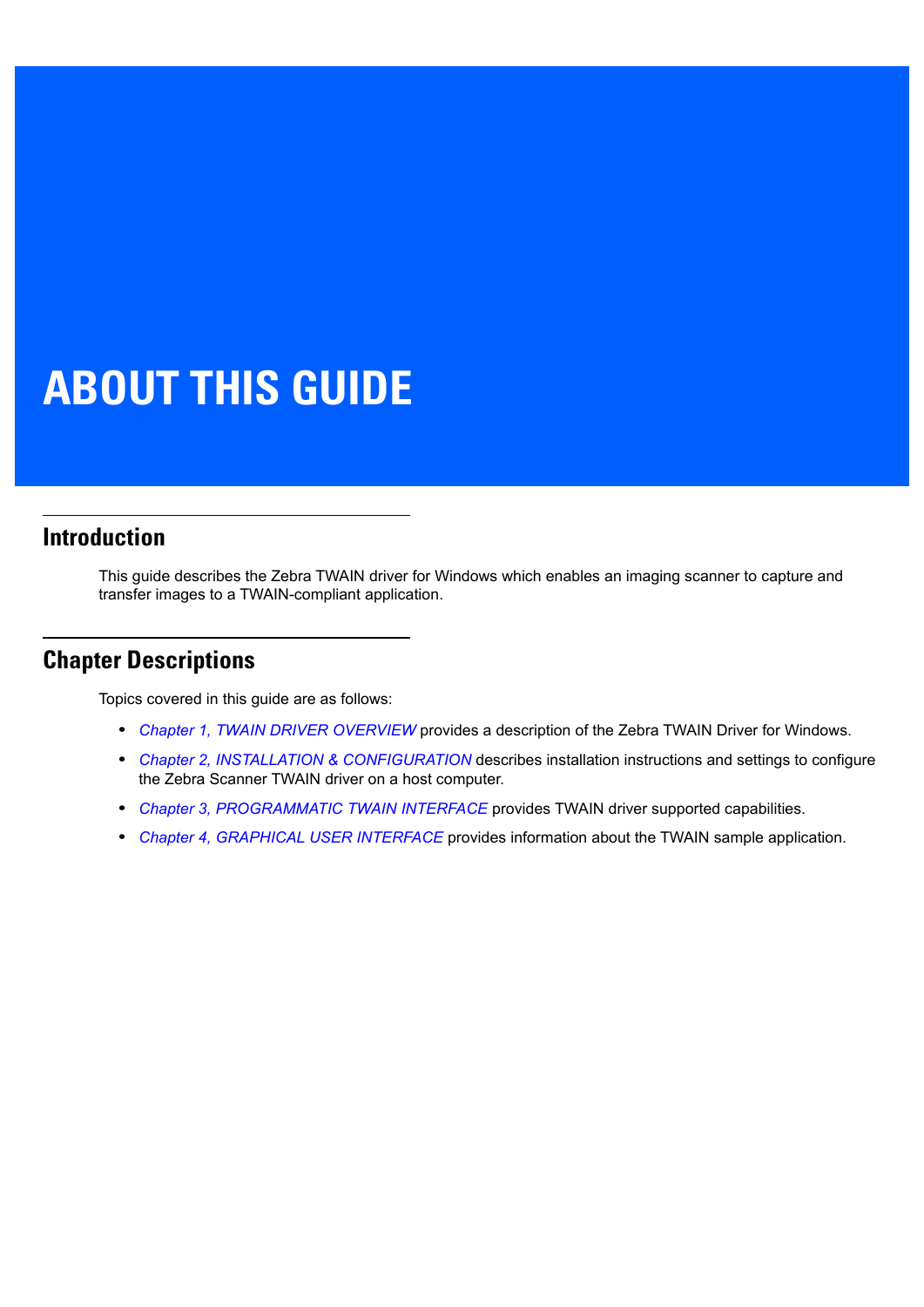## <span id="page-7-6"></span><span id="page-7-0"></span>**Notational Conventions**

<span id="page-7-4"></span>The following conventions are used in this document:

- **•** *Italics* are used to highlight chapters and sections in this and related documents.
- **• Bold** text is used to highlight parameter names and options.
- <span id="page-7-3"></span>**•** bullets (•) indicate:
	- **•** Action items
	- **•** Lists of alternatives
	- **•** Lists of required steps that are not necessarily sequential
- **•** Sequential lists (e.g., those that describe step-by-step procedures) appear as numbered lists.

*NOTE* This symbol indicates something of special interest or importance to the reader. Failure to read the note will not result in physical harm to the reader, equipment or data.



*CAUTION* This symbol indicates that if this information is ignored, the possibility of data or material damage may occur.



*WARNING!* **This symbol indicates that if this information is ignored the possibility that serious personal injury may occur.**

## <span id="page-7-1"></span>**Related Documents**

<span id="page-7-5"></span>The latest version of this guide and all guides, are available at:<http://www.zebra.com/support>.

## <span id="page-7-7"></span><span id="page-7-2"></span>**Service Information**

If you have a problem using the equipment, contact your facility's technical or systems support. If there is a problem with the equipment, they will contact the Zebra Global Customer Support Center at: <http://www.zebra.com/support>.

When contacting Zebra support, please have the following information available:

- **•** Serial number of the unit
- **•** Model number or product name
- **•** Software type and version number

Zebra responds to calls by e-mail, telephone or fax within the time limits set forth in service agreements.

If your problem cannot be solved by Zebra support, you may need to return your equipment for servicing and will be given specific directions. Zebra is not responsible for any damages incurred during shipment if the approved shipping container is not used. Shipping the units improperly can possibly void the warranty.

If you purchased your business product from a Zebra business partner, please contact that business partner for support.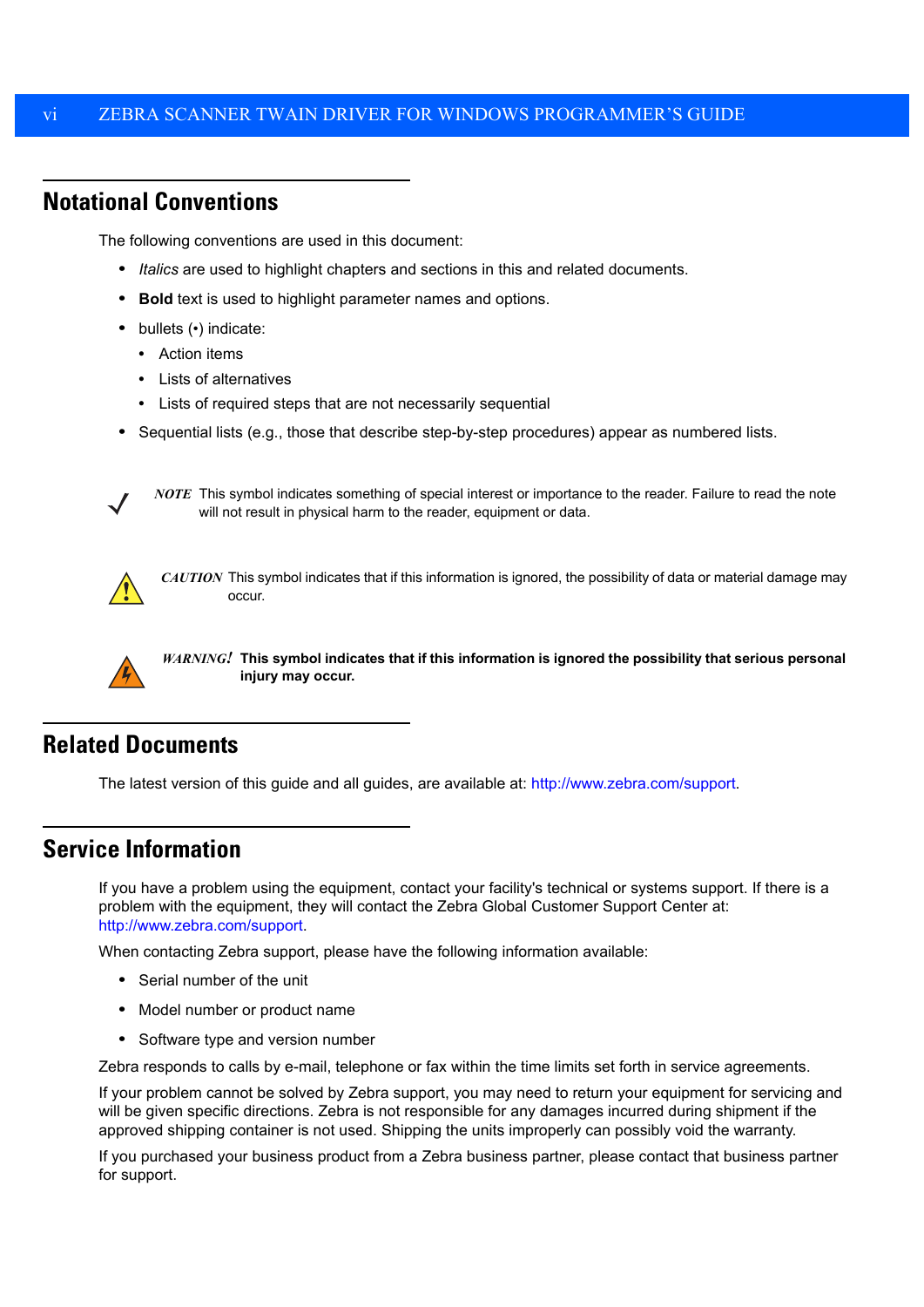# <span id="page-8-2"></span><span id="page-8-0"></span>**CHAPTER 1 TWAIN DRIVER OVERVIEW**

## <span id="page-8-1"></span>**Introduction**

The Zebra TWAIN Driver for Windows enables an imaging scanner to capture and transfer images to a TWAIN-compliant application. This driver conforms to portions of the TWAIN specification version 2.1 and provides an interface for querying and setting TWAIN capabilities.

The Zebra TWAIN driver provides two interfaces:

- <span id="page-8-5"></span>**•** A programmatic (non Graphical User Interface [GUI]) interface that supports capabilities described in the TWAIN version 2.1 specification in addition to custom TWAIN capabilities specific to Zebra imaging scanners.
- <span id="page-8-4"></span>**•** A GUI that is accessible through TWAIN-compliant applications (see *[Figure 1-1](#page-8-3)*).

|                                                                                                                                                                                                          | $\overline{\mathbf{x}}$                                                                                                                                                                              |
|----------------------------------------------------------------------------------------------------------------------------------------------------------------------------------------------------------|------------------------------------------------------------------------------------------------------------------------------------------------------------------------------------------------------|
| Basic Scan Settings<br>1: SNAPI [MXA5FE83<br>ı<br>Scanner<br>1024 x 1280<br>Resolution<br>۰<br>8 bit Gray<br>$\blacktriangledown$<br>Bit-Depth                                                           | OK<br>$\blacktriangledown$<br>Preview<br>Cancel<br><b>Hide Advanced Settings</b>                                                                                                                     |
| Advanced Scan Settings<br>$\div$<br>Image Count   1<br>Image Enhancement<br>Illumination Control<br>$\nabla$ Enable Illumination<br>Full<br><b>Illumination Bank Control</b><br>$\overline{\phantom{a}}$ | Rotate Image<br>$ 0\rangle$<br>loff<br>$\vert \cdot \vert$<br><b>Bufferd Memory Transfer</b><br>Compression scheme for<br><b>NONE</b><br><b>Buffered Memory Transfers</b><br>싂<br>65<br>JPEG Quality |
| - Auto Exposure<br>$\nabla$ Enable Auto Exposure<br>싂<br>۱o<br><b>Brightness</b><br>Autodetect<br><b>Gain Exposure Priority</b>                                                                          | Image Crop Control<br>□ Image Crop<br>Left Pixel $\Big 0\Big $<br>÷<br>$1,279$ $-$<br><b>Right Pixel</b>                                                                                             |
| <b>Fixed Exposure</b><br>100<br><b>Fixed Gain</b><br>50                                                                                                                                                  | <b>Bottom Pixel</b><br>$1,023 -$<br>Top Pixel 0<br>÷                                                                                                                                                 |
|                                                                                                                                                                                                          |                                                                                                                                                                                                      |

<span id="page-8-3"></span>**Figure 1-1** *GUI for the Zebra TWAIN Driver*

<span id="page-8-6"></span>[For more information, visit w](www.twain.org)ww.twain.org.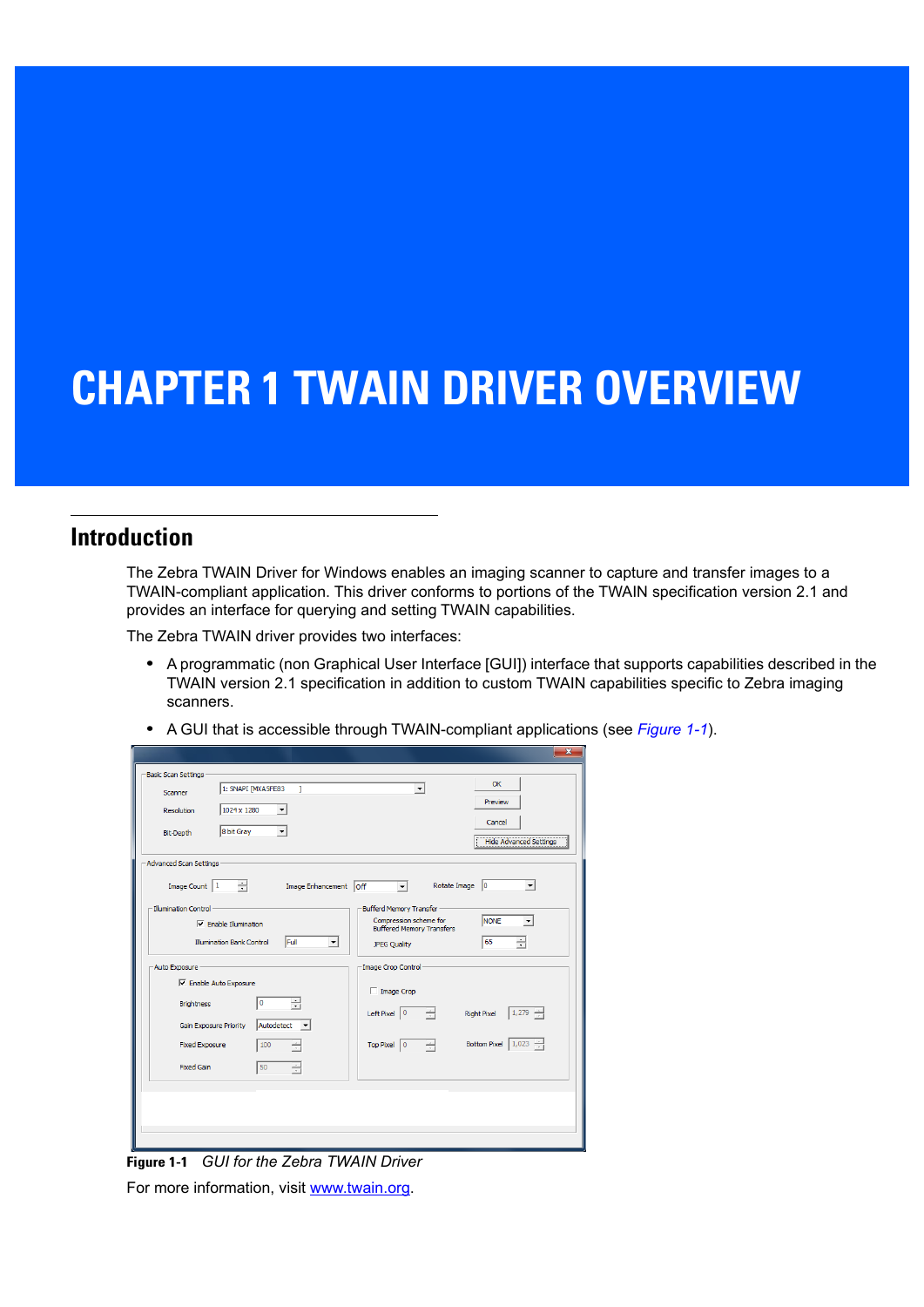## 1 - 2 ZEBRA SCANNER TWAIN DRIVER FOR WINDOWS PROGRAMMER'S GUIDE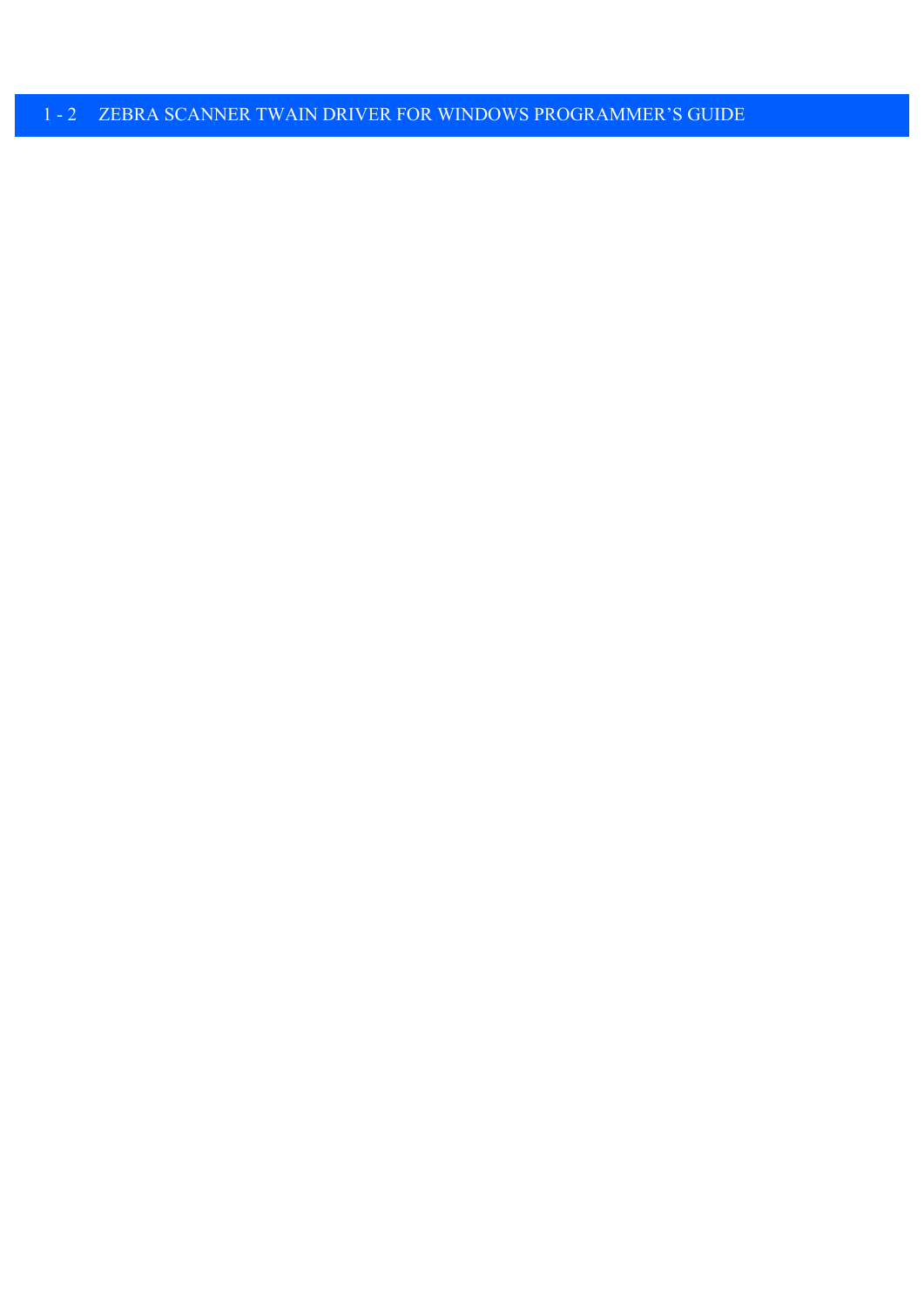## <span id="page-10-2"></span><span id="page-10-0"></span>**CHAPTER 2 INSTALLATION & CONFIGURATION**

## <span id="page-10-1"></span>**Overview**

This chapter describes installation instructions and settings to configure the Zebra Scanner TWAIN driver on a host computer.

For custom installation instructions, refer to the Zebra Scanner SDK Developer's Guide (p/n 72E-149784-xx).



*NOTE* TWAIN components are installed by default with the standard Scanner SDK installation. If a custom Scanner SDK installation is performed, the TWAIN option must be selected to install the TWAIN driver components.

After a successful installation of the Zebra scanner TWAIN components, the Zebra TWAIN data source (TWAIN.ds) is located in one of the following folders:

- <span id="page-10-5"></span>**•** 32-bit version: %SystemRoot%\twain\_32\Zebra
- <span id="page-10-4"></span><span id="page-10-3"></span>**•** 64-bit version: %SystemRoot%\twain\_64\Zebra

The required Zebra core scanner drivers are located in the folder: *%Program Files%\Zebra Technologies\Barcode Scanners\Common.*

[Visit](http://www.zebra.com/scannersdkforwindows) http://www.zebra.com/scannersdkforwindows to download the Scanner SDK installation program.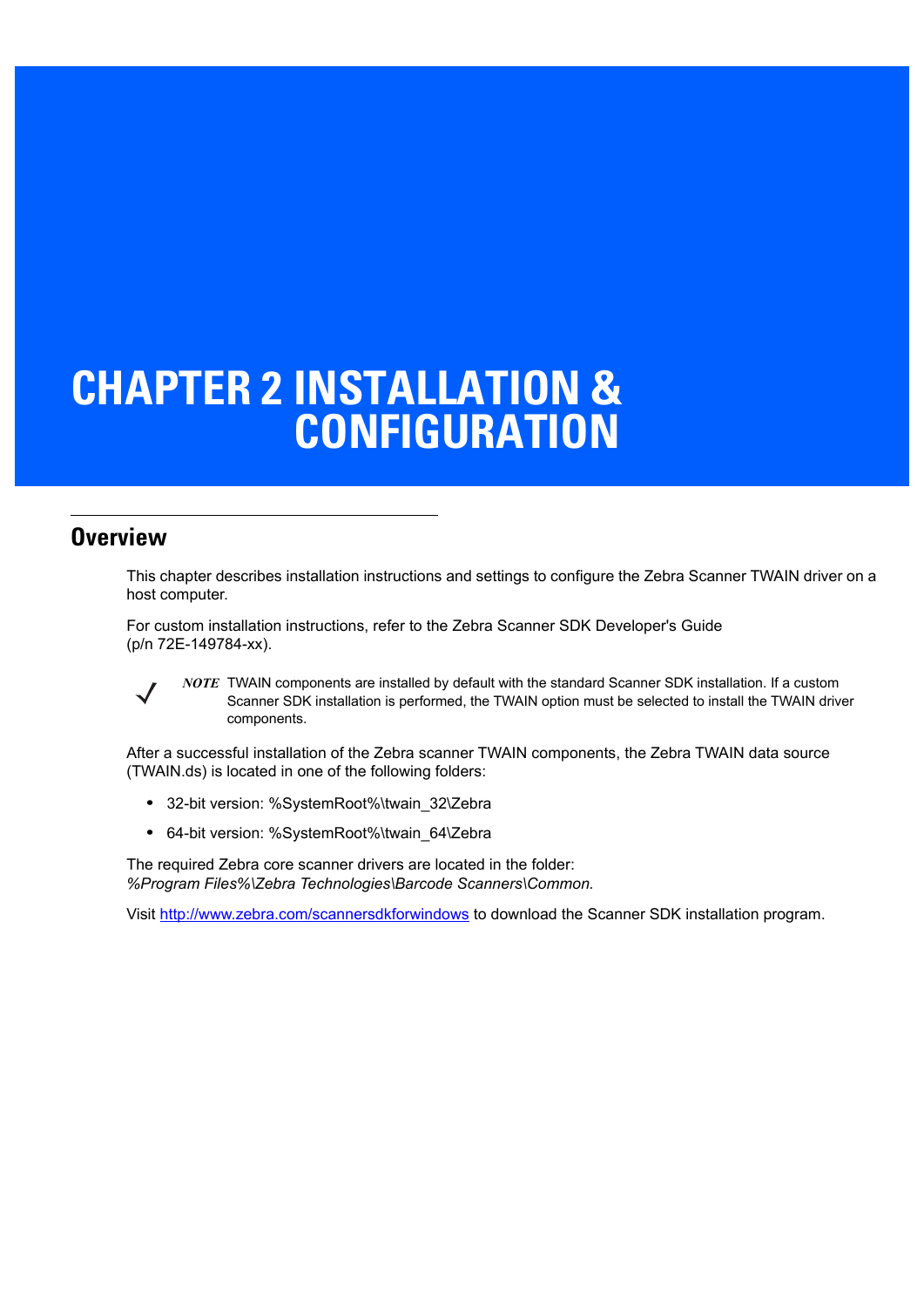## <span id="page-11-0"></span>**Configuration**

#### <span id="page-11-1"></span>**Scanner Configuration Bar Codes**

Scan the **Set All Defaults** bar code below to return all parameters to the scanner's default values. Refer to the scanner's Product Reference Guide for default values.



#### <span id="page-11-3"></span>**Set All Defaults**

#### <span id="page-11-2"></span>**USB SNAPI Communication**



*IMPORTANT*A Zebra image-capable scanner must be configured in USB SNAPI communication mode to be accessible through the Zebra Scanner TWAIN driver. Scan the USB SNAPI bar code below to configure the scanner for usage with the Zebra TWAIN driver.



<span id="page-11-4"></span>**USB SNAPI with Imaging**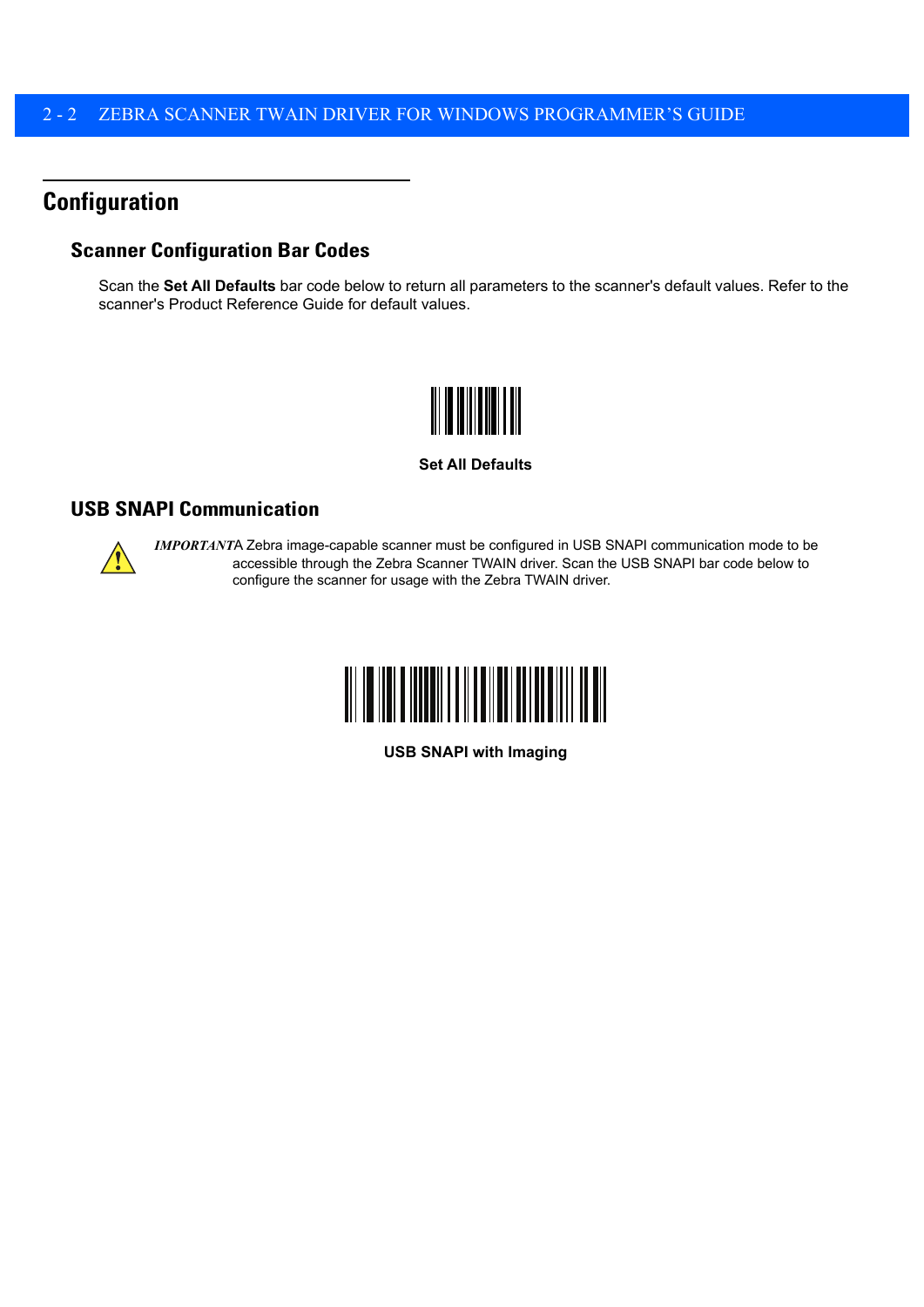## <span id="page-12-0"></span>**Enabling Logging in the Zebra TWAIN Driver**

The Zebra TWAIN driver provides two logging mechanisms to assist with troubleshooting.

- <span id="page-12-4"></span><span id="page-12-1"></span>**•** Application event logging viewable through the *Windows Event Viewer* under *Windows Logs -> Application*.
- <span id="page-12-3"></span><span id="page-12-2"></span>**•** File logging.

To enable logging, follow these steps:

| 1. Using the Regedit utility, go to the registry key:<br>HKEY LOCAL MACHINE\SOFTWARE\Zebra\Zebra Scanners\TWAIN. |        |      |  |
|------------------------------------------------------------------------------------------------------------------|--------|------|--|
| Name                                                                                                             | l ype  | Data |  |
| ab) (Default)                                                                                                    | REG SZ |      |  |

| ab) (Default)         | REG SZ    |                                |
|-----------------------|-----------|--------------------------------|
| <b>BU</b> Enable      | REG_DWORD | 0x00000000 (0)                 |
| <b>AU</b> EventViewer | REG_DWORD | 0x00000000 (0)                 |
| ab LogFile            | REG_SZ    | C:\MOTOROLA_TWAIN_LOGS\Log.log |
| ab Version            | REG SZ    | 1.02.0000                      |
|                       |           |                                |
|                       |           |                                |

**Figure 2-1** *HKEY\_LOCAL\_MACHINE Registry Key*

- **2.** To enable Windows application event logging, change the value of *EventViewer* from "0" to "1".
- **3.** To enable file logging, change the value of *Enable* from "0" to "1" and provide a valid file path as the value of *LogFile*. Ensure that the application has write permission to the location provided.
- **4.** Restart the application.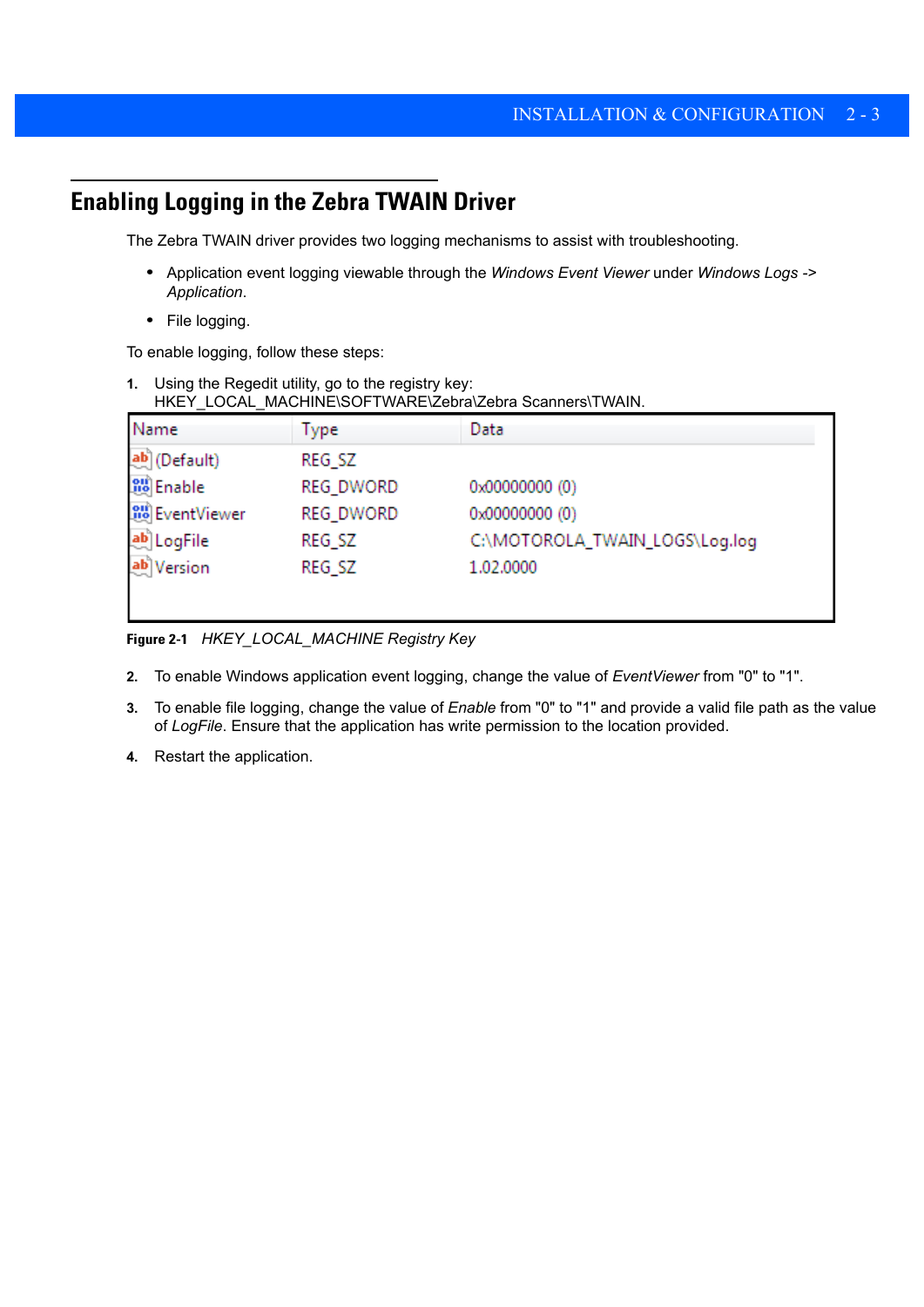#### 2 - 4 ZEBRA SCANNER TWAIN DRIVER FOR WINDOWS PROGRAMMER'S GUIDE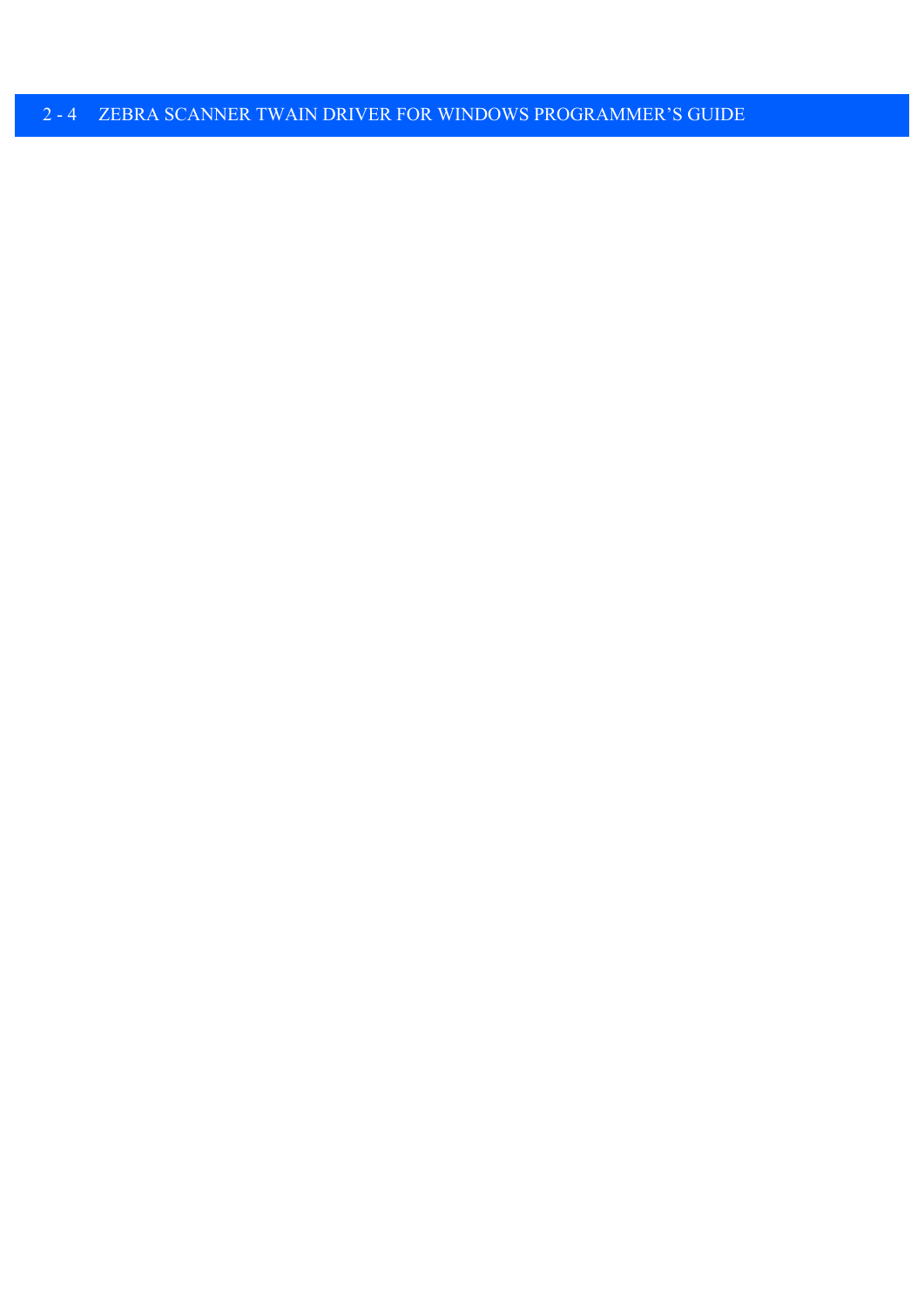## <span id="page-14-2"></span><span id="page-14-0"></span>**CHAPTER 3 PROGRAMMATIC TWAIN INTERFACE**

## <span id="page-14-1"></span>**Overview**

<span id="page-14-3"></span>The TWAIN driver's programmatic (non-GUI) interface supports 34 capabilities from the TWAIN specification version 2.1 in addition to 10 other custom capabilities that are available with Zebra imaging scanners.

<span id="page-14-4"></span>For additional information on standard TWAIN capabilities, please visit [www.twain.org.](www.twain.org)

See *[Table 3-2 on page 3-4](#page-17-0)*t for the custom capabilities specific to Zebra imaging scanners.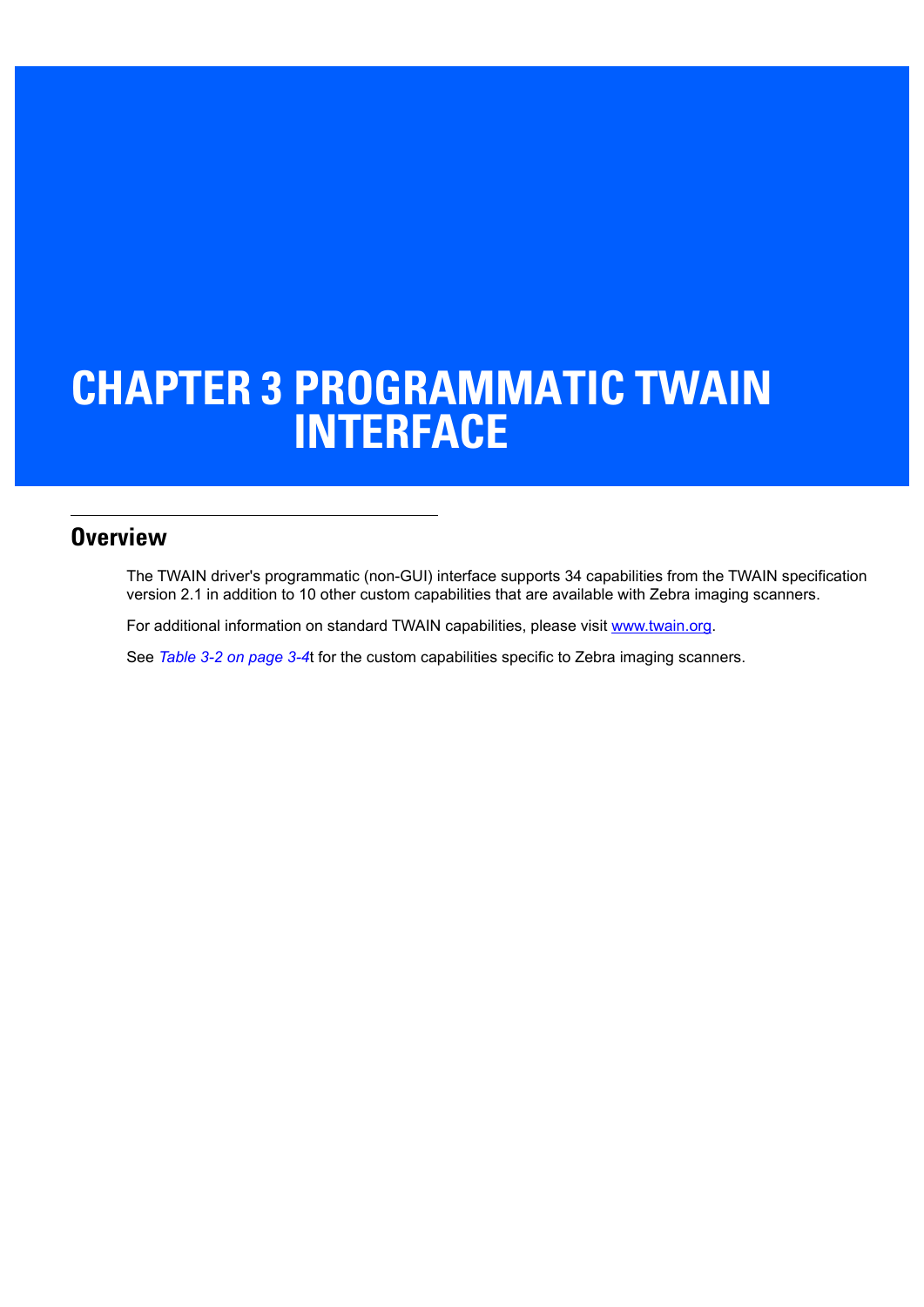## <span id="page-15-0"></span>**Zebra Scanner TWAIN Driver Supported Capabilities**

<span id="page-15-2"></span>The Zebra TWAIN driver supports the standard TWAIN capabilities (shown in *[Table 3-1](#page-15-1)*) through the programmatic (non-GUI) interface.

<span id="page-15-1"></span>**Table 3-1** *Supported Standard TWAIN Capabilities*

| <b>Standard TWAIN Capability</b> | <b>Type</b> | <b>Supported Values (default in bold text)</b>        |
|----------------------------------|-------------|-------------------------------------------------------|
| CAP_SUPPORTEDCAPS                | TWTY_UINT16 | lists the supported capabilities                      |
| ICAP_XFERMECH                    | TWTY_UINT16 | TWSX_NATIVE, TWSX_FILE, TWSX_MEMORY                   |
| ICAP_PIXELFLAVOR                 | TWTY_UINT16 | TWPF_CHOCOLATE                                        |
| ICAP_COMPRESSION                 | TWTY_UINT16 | TWCP_NONE, TWCP_JPEG                                  |
| ICAP_PHYSICALWIDTH               | TWTY_FIX32  | 1024.00                                               |
| ICAP_PHYSICALHEIGHT              | TWTY_FIX32  | 1280.00                                               |
| ICAP_MINIMUMHEIGHT               | TWTY_FIX32  | 320.00                                                |
| ICAP_MINIMUMWIDTH                | TWTY_FIX32  | 256.00                                                |
| ICAP_UNITS                       | TWTY_UINT16 | TWUN_PIXELS                                           |
| CAP_DEVICEONLINE                 | TWTY_BOOL   | TRUE, FALSE                                           |
| <b>ICAP BRIGHTNESS</b>           | TWTY_FIX32  | Range: -1000.00 to 1000.00, step 1.00, default = 0.00 |
| ICAP_PIXELTYPE                   | TWTY_UINT16 | TWPT_BW, TWPT_GRAY                                    |
| ICAP_BITDEPTH                    | TWTY_UINT16 | 4, 8                                                  |
| ICAP_SUPPORTEDSIZES              | TWTY_UINT16 | <b>TWSS_USLETTER</b>                                  |
| ICAP_XNATIVERESOLUTION           | TWTY_FIX32  | 512.00                                                |
| ICAP_YNATIVERESOLUTION           | TWTY_FIX32  | 640.00                                                |
| ICAP_XRESOLUTION                 | TWTY_FIX32  | 1024.00, 512.00, 256.00                               |
| ICAP_YRESOLUTION                 | TWTY_FIX32  | 1280.00, 640.00, 320.00                               |
| CAP_XFERCOUNT                    | TWTY INT16  | $-1$                                                  |
| ICAP IMAGEFILEFORMAT             | TWTY_UINT16 | TWFF_TIFF, TWFF_BMP, TWFF_JFIF                        |
| ICAP_ROTATION                    | TWTY_FIX32  | 0.00, 90.00, 180.00, 270.00                           |
| CAP_UICONTROLLABLE               | TWTY_BOOL   | TRUE, FALSE                                           |
| CAP_ENABLEDSUIONLY               | TWTY_BOOL   | TRUE, FALSE                                           |
| ICAP LAMPSTATE                   | TWTY_BOOL   | TRUE, FALSE                                           |
| ICAP_EXTIMAGEINFO                | TWTY_BOOL   | TRUE, FALSE                                           |
| CAP_REACQUIREALLOWED             | TWTY_BOOL   | TRUE, FALSE                                           |
| CAP_POWERSUPPLY                  | TWTY_UINT16 | <b>TWPS_EXTERNAL</b>                                  |
| ICAP BITORDER                    | TWTY_UINT16 | TWBO LSBFIRST, TWBO_MSBFIRST                          |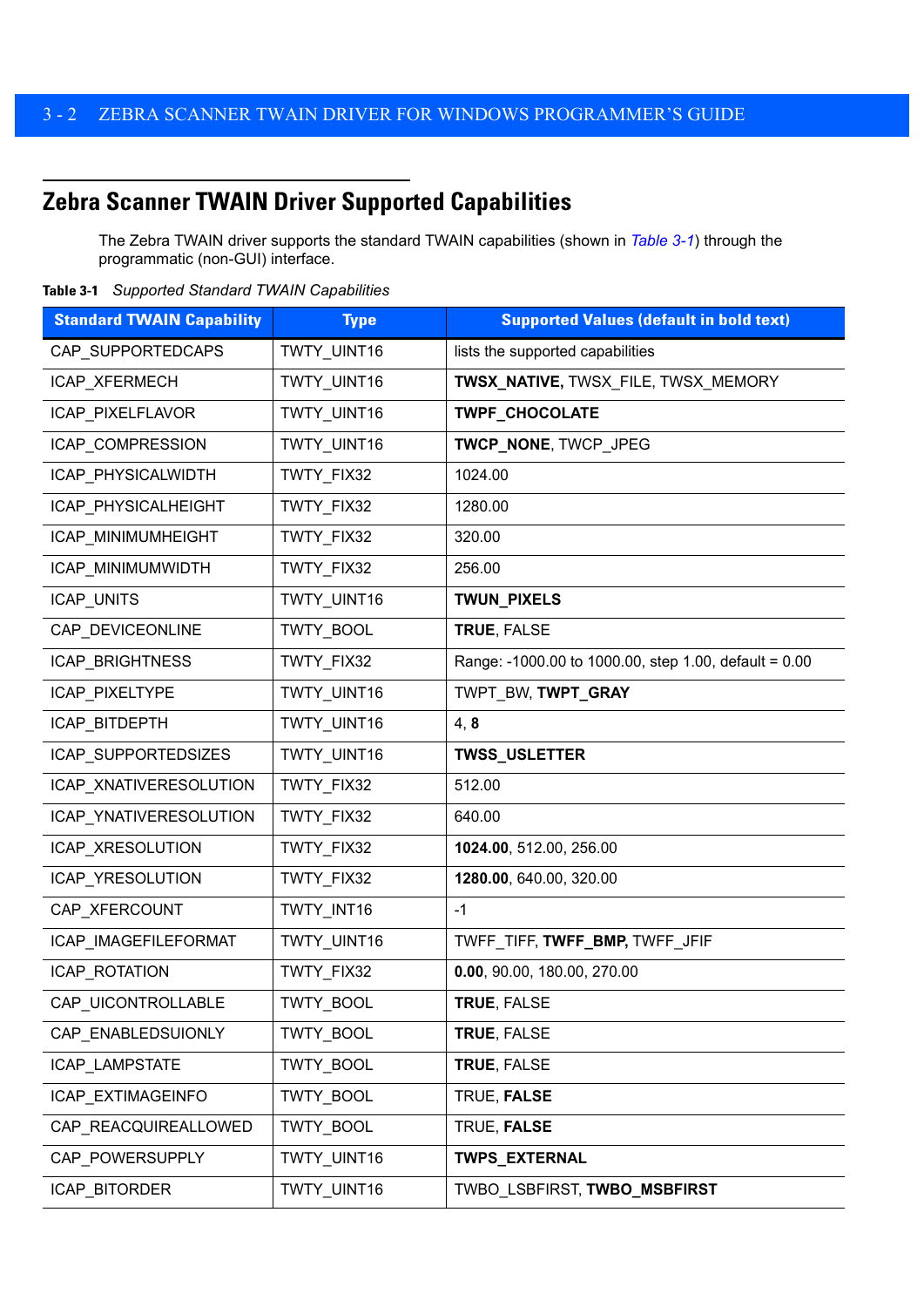| <b>Standard TWAIN Capability</b> | <b>Type</b>      | <b>Supported Values (default in bold text)</b>                         |
|----------------------------------|------------------|------------------------------------------------------------------------|
| ICAP PLANARCHUNKY                | TWTY UINT16      | <b>TWPC_CHUNKY, TWPC_PLANAR</b>                                        |
| CAP SERIALNUMBER                 | TWTY STR32       | Serial number of imaging scanner                                       |
| CAP CUSTOMDSDATA                 | <b>TWTY BOOL</b> | TRUE, FALSE                                                            |
| <b>ICAP IMAGEFILTER</b>          | TWTY UINT16      | <b>TWIF_NONE, TWIF LOWPASS, TWIF BANDPASS,</b><br><b>TWIF HIGHPASS</b> |
| <b>ICAP ORIENTATION</b>          | TWTY UINT16      | TWOR_ROT0                                                              |
| ICAP JPEGQUALITY                 | TWTY UINT16      | Range: 0 to 100, step 1, default = $65$                                |

#### **Table 3-1** *Supported Standard TWAIN Capabilities*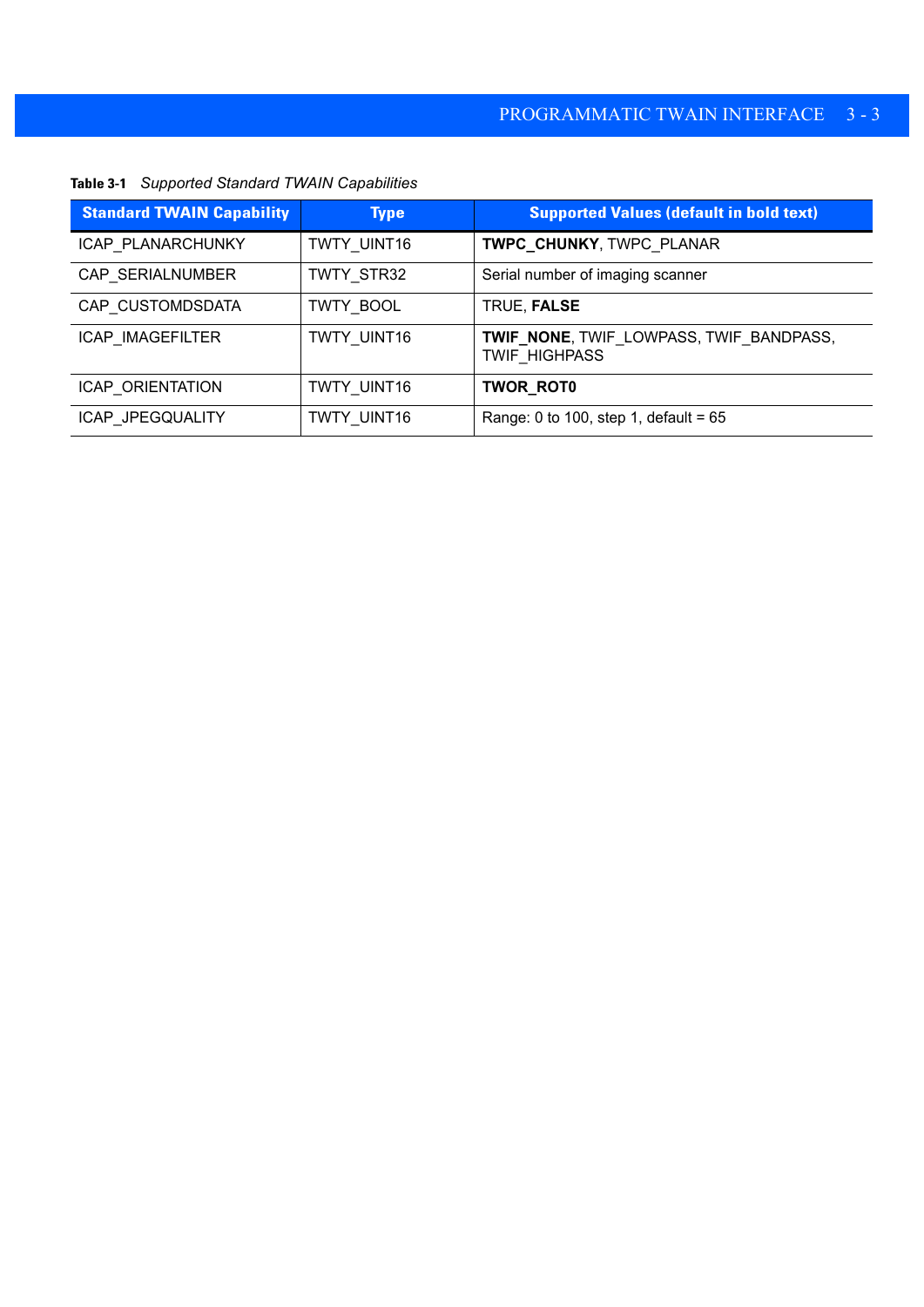*[Table 3-2](#page-17-1)* below shows the custom TWAIN capabilities specific to Zebra imaging scanners which are available through the Zebra TWAIN driver's programmatic (non-GUI) interface. See *[Advanced Settings on page 4-4](#page-23-1)* for descriptions of advanced capabilities. For additional information on features, consult the specific Zebra imaging scanner's Product Reference Guide available at: <www.zebra.com/support>.

#### <span id="page-17-1"></span>**Table 3-2** *Custom TWAIN Capabilities Specific to Zebra Imaging Scanners*

<span id="page-17-2"></span><span id="page-17-0"></span>

| <b>Zebra Imaging Scanner Capability</b> | $\frac{Cap}{ID}$ | <b>Item Type</b> | <b>Supported Msg(s)</b>                                                      | <b>GetContainerType</b> | <b>CurrentContainer</b><br><b>Type</b> | <b>Supported Values (default in bold text)</b>                                                                                                    |
|-----------------------------------------|------------------|------------------|------------------------------------------------------------------------------|-------------------------|----------------------------------------|---------------------------------------------------------------------------------------------------------------------------------------------------|
| IMOTCAP AUTOEXPOSURE                    | 0x8001           | TWTY BOOL        | TWQC GET,<br>TWQC_GETDEFAULT,<br>TWQC GETCURRENT,<br>TWQC RESET,<br>TWQC_SET | TWON ONEVALUE           | TWON ONEVALUE                          | <b>TRUE: Enable</b><br>FALSE: Disable                                                                                                             |
| IMOTCAP_GAINEXPOSUREPRIORITY            | 0x8002           | TWTY UINT16      | TWQC GET.<br>TWQC_GETDEFAULT,<br>TWQC GETCURRENT,<br>TWQC RESET,<br>TWQC_SET | TWON ENUMERATION        | TWON ONEVALUE                          | GAIN EXPOSURE PRIORITY LOW GAIN: 0<br>GAIN_EXPOSURE_PRIORITY_LOW_EXPOSURE: 1<br>GAIN_EXPOSURE_PRIORITY_AUTO: 2                                    |
| IMOTCAP FIXEDEXPOSURE                   | 0x8003           | TWTY UINT16      | TWQC GET,<br>TWQC GETDEFAULT,<br>TWQC_GETCURRENT,<br>TWQC RESET,<br>TWQC_SET | TWON RANGE              | TWON ONEVALUE                          | Range: 5 to 5000, Default = 100                                                                                                                   |
| IMOTCAP FIXEDGAIN                       | 0x8004           | TWTY UINT16      | TWQC GET,<br>TWQC GETDEFAULT,<br>TWQC_GETCURRENT,<br>TWQC RESET,<br>TWQC_SET | TWON RANGE              | TWON ONEVALUE                          | Range: 1 to 100, Default = 50                                                                                                                     |
| IMOTCAP ILLUMINATIONBANKCONTROL         | 0x8005           | TWTY UINT16      | TWQC GET,<br>TWQC GETDEFAULT,<br>TWQC GETCURRENT,<br>TWQC RESET,<br>TWQC SET | TWON ENUMERATION        | TWON ONEVALUE                          | ILLUMINATION_BANK_CONTROL_FULL: 0<br>ILLUMINATION BANK CONTROL AUTO: 1<br>ILLUMINATION BANK CONTROL LEFT: 2<br>ILLUMINATION BANK CONTROL RIGHT: 3 |
| <b>IMOTCAP CROP</b>                     | 0x8006           | <b>TWTY BOOL</b> | TWQC GET,<br>TWQC GETDEFAULT,<br>TWQC_GETCURRENT,<br>TWQC RESET,<br>TWQC_SET | TWON ONEVALUE           | TWON ONEVALUE                          | <b>FALSE: Disable</b>                                                                                                                             |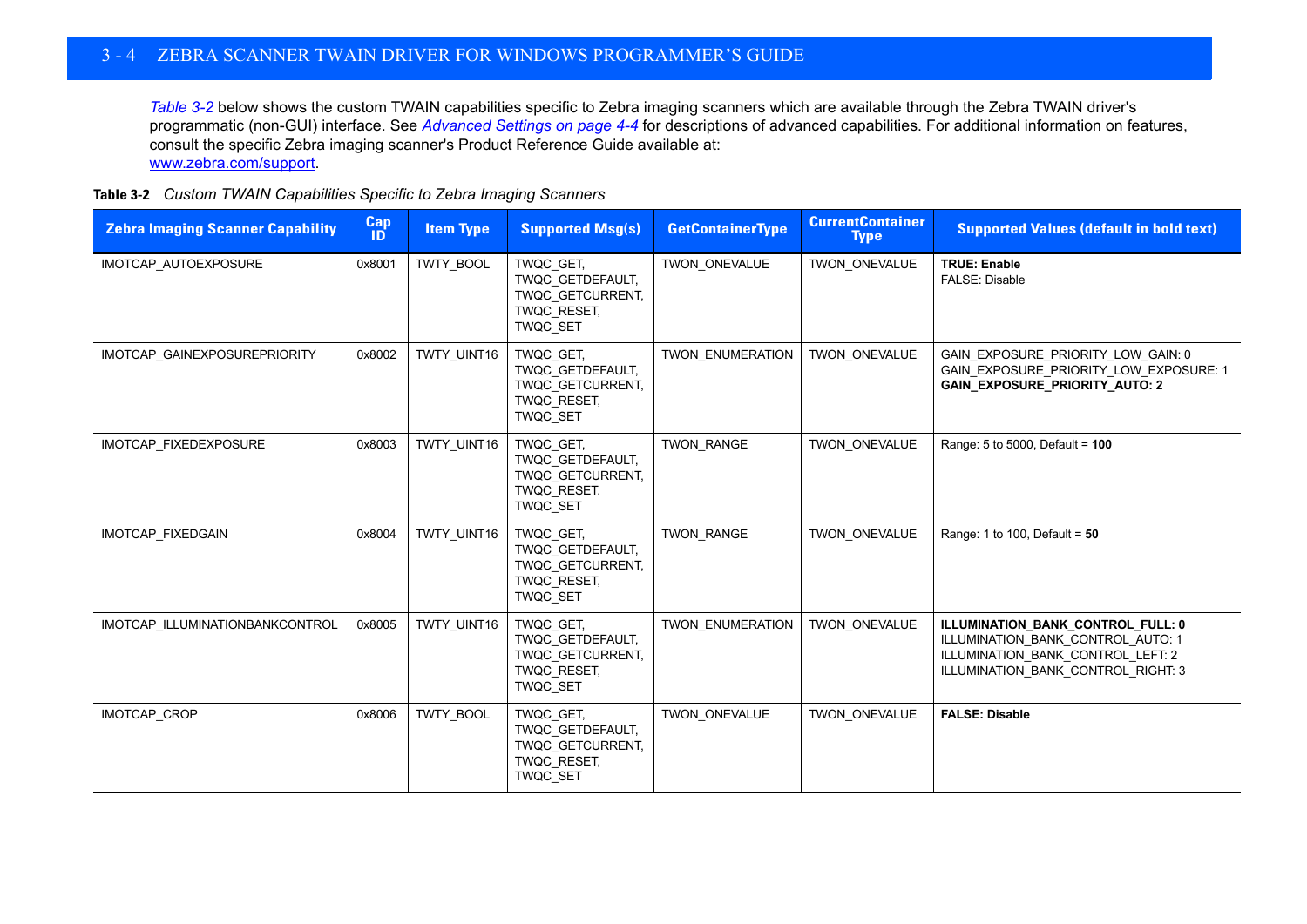## PROGRAMMATIC TWAIN INTERFACE 3 - 5

| <b>Zebra Imaging Scanner Capability</b> | $\frac{Cap}{ID}$ | <b>Item Type</b> | <b>Supported Msg(s)</b>                                                             | <b>GetContainerType</b> | <b>CurrentContainer</b><br><b>Type</b> | <b>Supported Values (default in bold text)</b> |
|-----------------------------------------|------------------|------------------|-------------------------------------------------------------------------------------|-------------------------|----------------------------------------|------------------------------------------------|
| IMOTCAP_LEFTPIXEL                       | 0x8007           | TWTY_UINT16      | TWQC GET,<br>TWQC GETDEFAULT,<br>TWQC_GETCURRENT,<br>TWQC_RESET,<br>TWQC SET        | TWON RANGE              | TWON ONEVALUE                          | $0 - 1279$                                     |
| <b>IMOTCAP RIGHTPIXEL</b>               | 0x8008           | TWTY_UINT16      | TWQC_GET,<br>TWQC GETDEFAULT,<br>TWQC_GETCURRENT,<br>TWQC RESET,<br>TWQC_SET        | TWON RANGE              | TWON ONEVALUE                          | $0 - 1279$                                     |
| IMOTCAP_TOPPIXEL                        | 0x8009           | TWTY_UINT16      | TWQC_GET,<br>TWQC GETDEFAULT,<br>TWQC GETCURRENT,<br>TWQC_RESET,<br>TWQC_SET        | TWON RANGE              | TWON ONEVALUE                          | $0 - 1023$                                     |
| IMOTCAP_BOTTOMPIXEL                     | 0x8010           | TWTY_UINT16      | TWQC_GET,<br>TWQC_GETDEFAULT,<br>TWQC_GETCURRENT,<br>TWQC_RESET,<br><b>TWQC SET</b> | TWON RANGE              | TWON ONEVALUE                          | $0 - 1023$                                     |

#### **Table 3-2** *Custom TWAIN Capabilities Specific to Zebra Imaging Scanners (Continued)*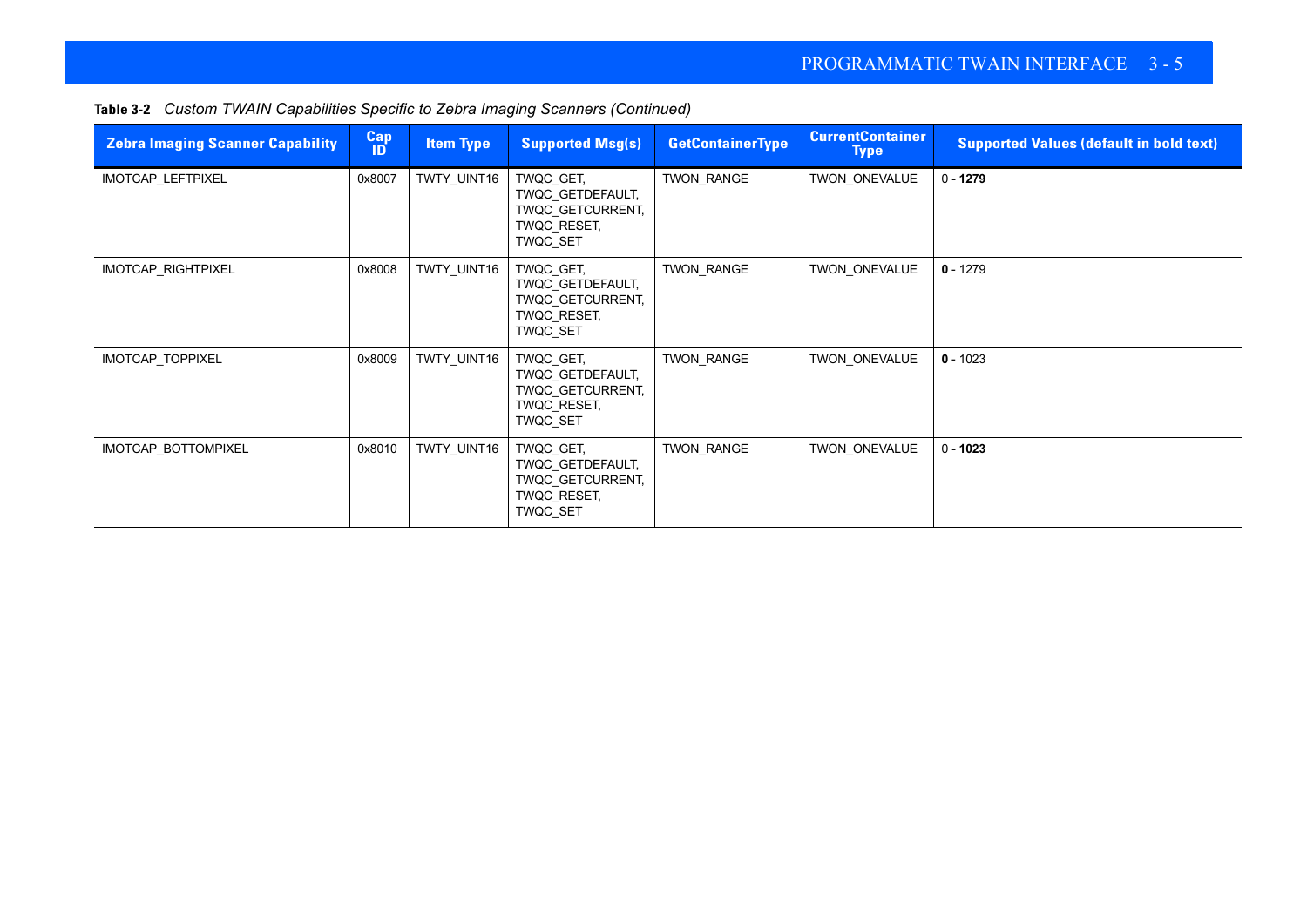#### 3 - 6 ZEBRA SCANNER TWAIN DRIVER FOR WINDOWS PROGRAMMER'S GUIDE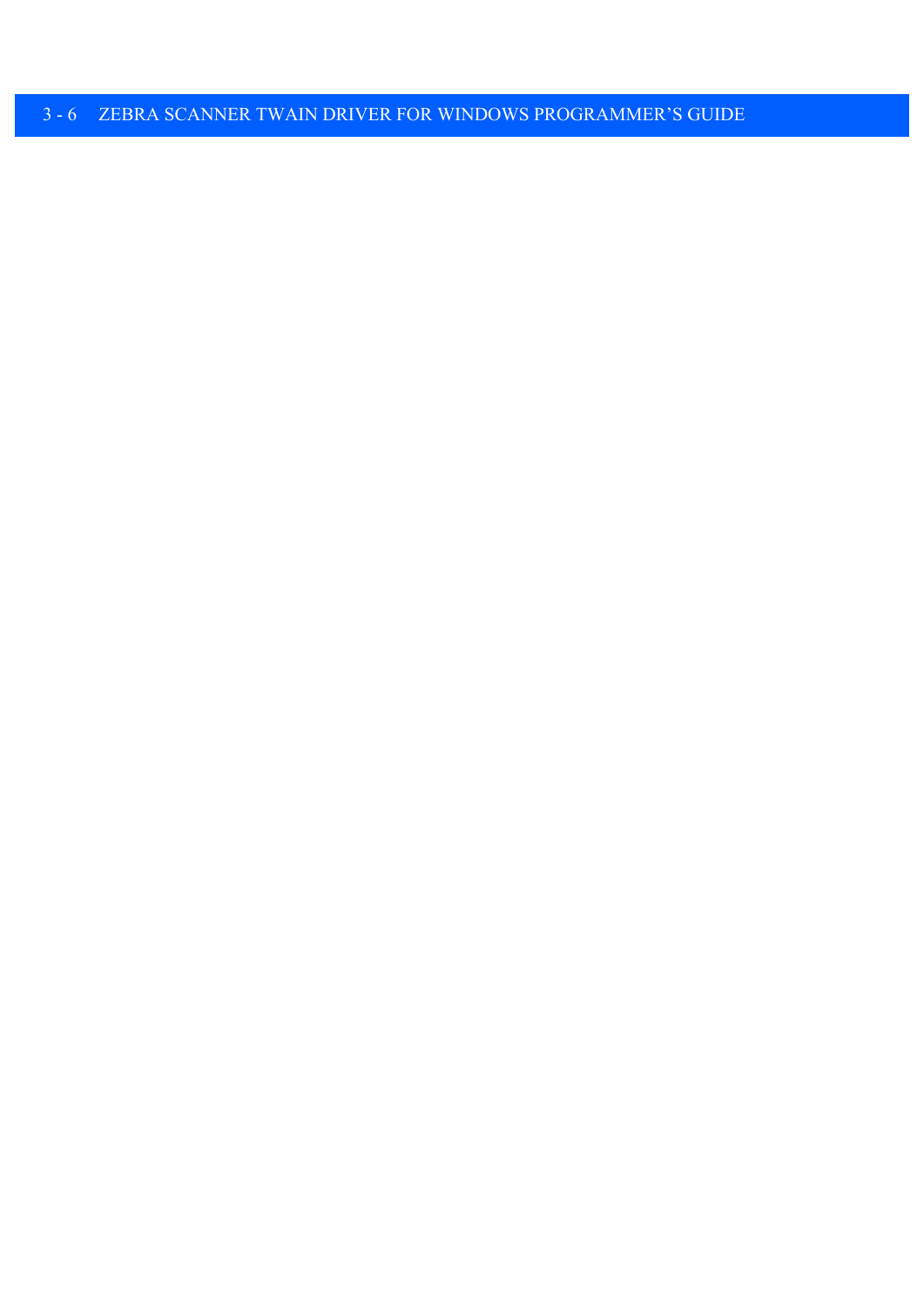# <span id="page-20-2"></span><span id="page-20-0"></span>**CHAPTER 4 GRAPHICAL USER INTERFACE**

## <span id="page-20-1"></span>**Overview**

The TWAIN driver's GUI provides an alternate method to access the supported TWAIN capabilities.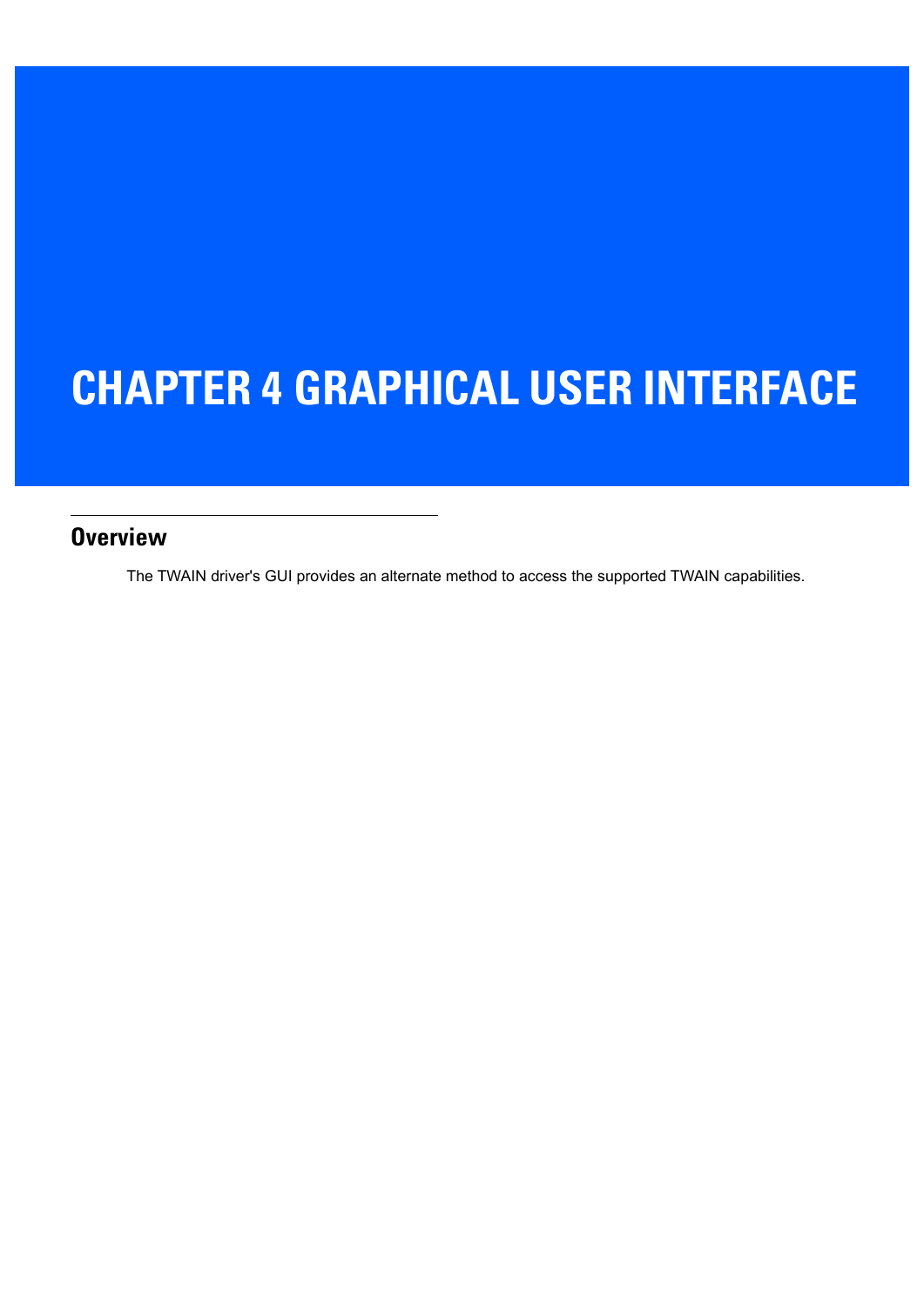## <span id="page-21-0"></span>**TWAIN Sample Application**

A TWAIN sample application is provided with the default TWAIN driver installation and can be used to demonstrate the TWAIN driver GUI interface. 

| $\blacktriangleright$ TWAIN Sample App mfc                                                                                                     | 52<br>e.                                        |
|------------------------------------------------------------------------------------------------------------------------------------------------|-------------------------------------------------|
| <b>XxxxxScanner</b>                                                                                                                            | Connect to<br>Data Source<br><b>Set Default</b> |
|                                                                                                                                                | Cancel                                          |
| Manufacturer: Zebra Technologies Corporation<br>Product Family: Zebra Scanner TWAIN<br>Version:<br>1.0<br>v1.00.0002.00<br>TWAIN Protocol: 2.1 |                                                 |

<span id="page-21-4"></span>**Figure 4-1** *TWAIN Sample Application Screen*

#### <span id="page-21-1"></span>**TWAIN Configuration Screen**

From the *TWAIN Sample Application* screen, select *ZebraScanner* and click **Connect to Data Source** to display the *TWAIN Configuration* screen (*[Figure 4-2](#page-21-2)*).

| Capability                    | <b>Current Value</b> | Query     |    | $#$ Type                 | ▴ |                            |
|-------------------------------|----------------------|-----------|----|--------------------------|---|----------------------------|
| <b>ICAP XFERMECH</b>          | Native               | Enumer    | 3. | Get, Set, Reset          |   |                            |
| <b>ICAP PIXELFLAVOR</b>       | Chocolate            | Enumer    |    | Get, Set, Reset          |   |                            |
| ICAP_COMPRESSION              | None                 | Enumer    |    | 2 Get, Set, Reset        |   | <b>Extended Image Info</b> |
| ICAP_PHYSICALWIDTH            | 1024.0               | One Value |    | Get                      |   |                            |
| ICAP PHYSICALHEIGHT           | 1280.0               | One Value |    | Get                      |   |                            |
| <b>ICAP MINIMUMHEIGHT</b>     | 320.0                | One Value |    | Get                      |   |                            |
| ICAP_MINIMUMWIDTH             | 256.0                | One Value |    | Get                      |   |                            |
| <b>ICAP UNITS</b>             | Pixels               |           |    | Enumer 1 Get, Set, Reset |   |                            |
| CAP DEVICEONLINE              | True                 | One Value |    | Get                      |   |                            |
| <b>ICAP BRIGHTNESS</b>        | 0.0                  | Range     |    | Get, Set, Reset          |   |                            |
| <b>ICAP PIXELTYPE</b>         | <b>GRAY</b>          | Enumer    |    | 2 Get, Set, Reset        |   |                            |
| <b>ICAP BITDEPTH</b>          | 8                    | Enumer    |    | 2 Get, Set, Reset        |   |                            |
| <b>ICAP SUPPORTEDSIZES</b>    | <b>US Letter</b>     | Enumer 1  |    | Get, Set, Reset          |   |                            |
| ICAP XNATIVERESOLUTION        | 1024.0               | One Value |    | Get                      |   |                            |
| <b>ICAP YNATIVERESOLUTION</b> | 1280.0               | One Value |    | Get                      |   |                            |
| TCAP VPESOLITTON              | 1024.0               | Friumer.  |    | 3 Cat Sat Dacat          |   |                            |

<span id="page-21-3"></span><span id="page-21-2"></span>**Figure 4-2** *TWAIN Configuration Screen*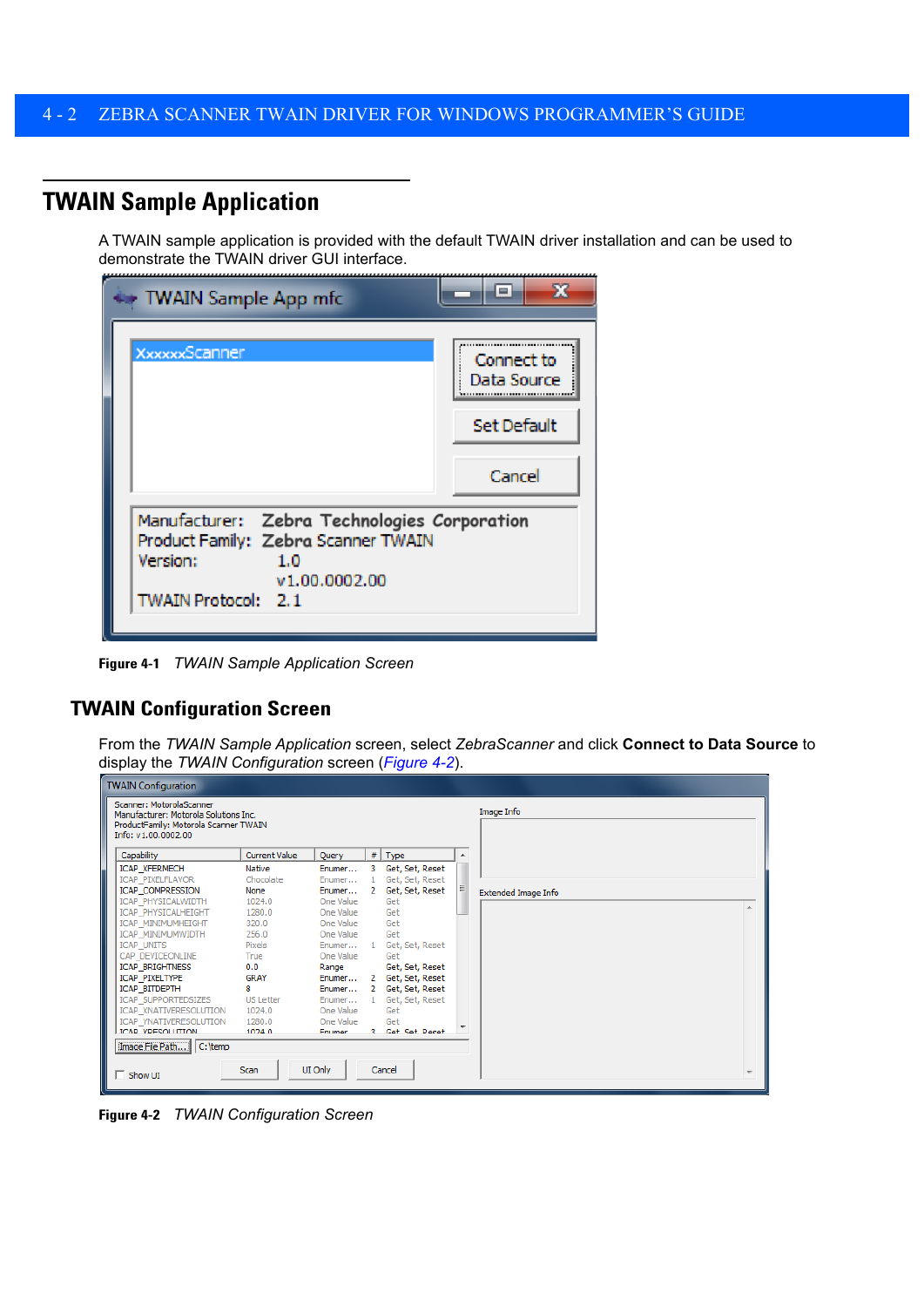The *TWAIN Configuration* screen lists the supported capabilities with their current values. A user can change a value by double clicking the capability. Capabilities that are grayed out cannot be changed and are read-only,



*NOTE* The ICAP\_BRIGHTNESS and ICAP\_JPEGQUALITY capabilities can only be set graphically through the advanced settings (see *[Advanced Settings on page 4-4](#page-23-0)*).

*TWAIN Configuration* screen:

- **• Image File Path** button: Allows the user to browse to a folder in which the scanned image file can be saved.
- **•** *Show UI* box: If checked, the basic GUI screen described below displays when the **Scan** button is clicked.
- **• Scan**: Click this button to initiate an image capture.
- **• UI Only**: Click this button to display the *Basic GUI* screen without initiating an image capture.
- **• Cancel**: Click this button to close the *TWAIN Configuration* screen.

#### <span id="page-22-0"></span>**Basic GUI Screen**

From the *TWAIN Configuration* screen (*[Figure 4-2 on page 4-2](#page-21-2)*), click **UI Only** to display the basic *GUI Scan Settings* screen.

|                                                            |                                                                                                      | $\mathbf{x}$                                           |
|------------------------------------------------------------|------------------------------------------------------------------------------------------------------|--------------------------------------------------------|
| -Basic Scan Settings<br>Scanner<br>Resolution<br>Bit-Depth | 1: SNAPI [MXA5FE83<br>▼<br>$\blacktriangledown$<br>1024 x 1280<br>$\blacktriangledown$<br>8 bit Gray | OK<br>,<br>Preview<br>Cancel<br>Show Advanced Settings |
|                                                            |                                                                                                      |                                                        |

**Figure 4-3** *Zebra TWAIN Driver GUI - Basic Screen*

*GUI Scan Settings* screen:

- <span id="page-22-1"></span>**•** *Scanner* drop-down list: Shows available sources.
- **•** *Resolution* drop-down list: Shows supported resolution values, and determines the pixel size of the captured image.
- **•** *Bit-Depth* drop-down list: Shows supported bit depth values.
- **• Preview**: Click this button to capture an image, and display it in the GUI.
- **• OK/Scan**: Click this button to capture an image, and transfer it to the calling application.

*NOTE* On this screen, the **OK** button is renamed **Scan** if the *Show UI* box is checked in *[Figure 4-2](#page-21-2)*.

- **• Cancel**: Click this button to close the GUI screen.
- **• Show Advanced Settings**: Click this button to open the *Advanced Settings* sections of the GUI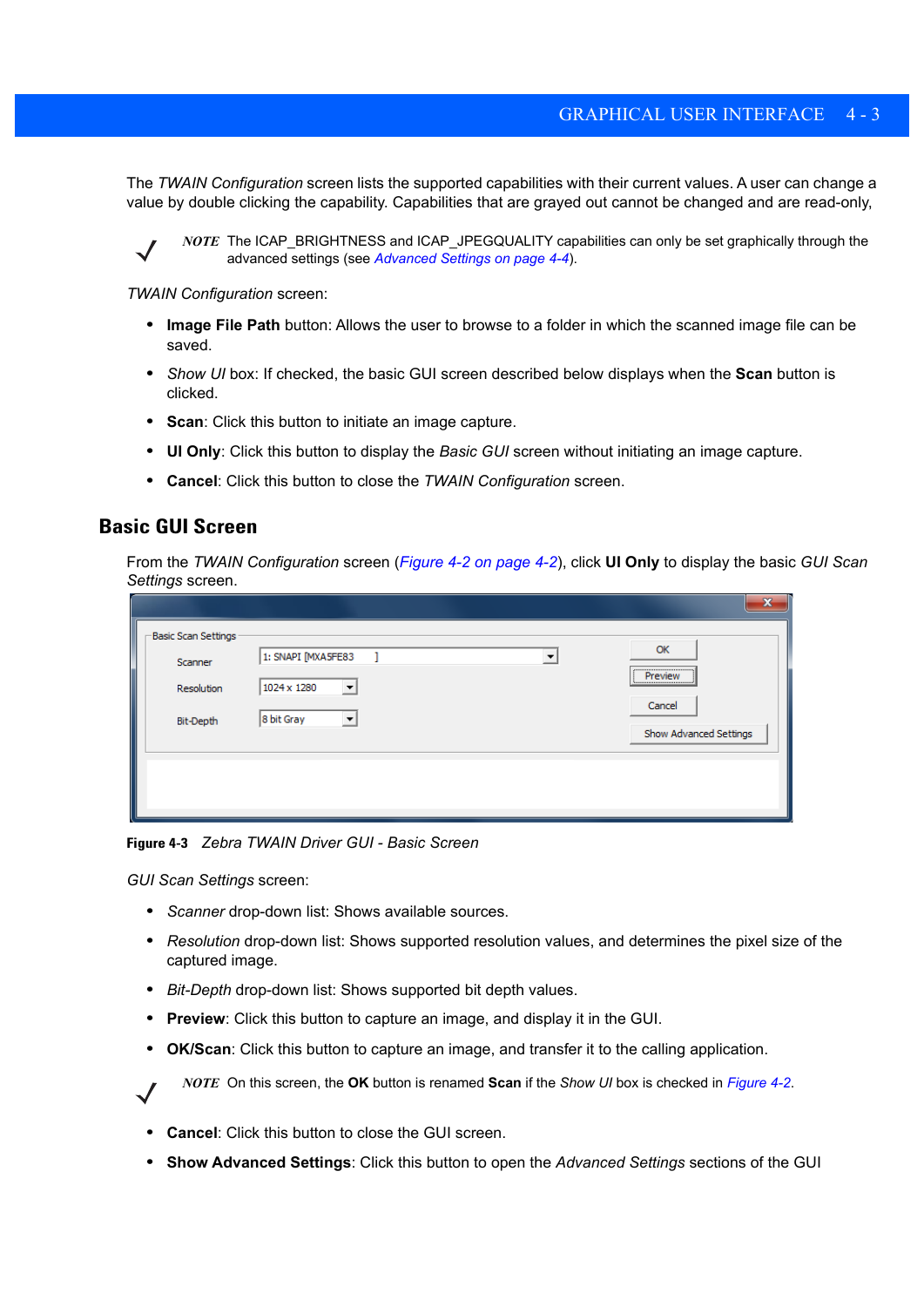#### <span id="page-23-0"></span>**Advanced Settings**

<span id="page-23-1"></span>When you click **Show Advanced Settings** from the *GUI Scan Settings* screen, the *Advanced Settings* section extends. This displays the basic *GUI Scan Settings* screen plus advanced setting options.

|                                                                                                                                                                                                            | A                                                                                                                                                                                |
|------------------------------------------------------------------------------------------------------------------------------------------------------------------------------------------------------------|----------------------------------------------------------------------------------------------------------------------------------------------------------------------------------|
| <b>Basic Scan Settings</b><br>1: SNAPI [MXA5FE83<br>$\mathbf{I}$<br>Scanner<br>1024 x 1280<br><b>Resolution</b><br>۰<br>8 bit Gray<br>Bit-Depth                                                            | OK<br>$\overline{\phantom{a}}$<br>Preview<br>Cancel<br>Hide Advanced Settings                                                                                                    |
| Advanced Scan Settings<br>극<br>Image Count   1<br>Image Enhancement<br><b>Illumination Control</b><br>$\nabla$ Enable Illumination<br>Full<br><b>Illumination Bank Control</b><br>$\overline{\phantom{a}}$ | Rotate Image<br>$\overline{0}$<br>loff<br><b>Bufferd Memory Transfer</b><br>Compression scheme for<br><b>NONE</b><br><b>Buffered Memory Transfers</b><br>65<br>JPEG Quality      |
| Auto Exposure<br>$\overline{\nabla}$ Enable Auto Exposure<br>÷<br>0<br><b>Brightness</b><br>Autodetect<br><b>Gain Exposure Priority</b><br><b>Fixed Exposure</b><br>100<br><b>Fixed Gain</b><br>50<br>÷    | Image Crop Control<br>$\Box$ Image Crop<br>Left Pixel $ 0$<br>÷<br>$1,279$ $-$<br><b>Right Pixel</b><br><b>Bottom Pixel</b><br>$1,023 -$<br><b>Top Pixel</b><br>÷<br>$ 0\rangle$ |
|                                                                                                                                                                                                            |                                                                                                                                                                                  |

**Figure 4-4** *Zebra TWAIN Driver GUI - Advanced Settings Screen*

*Advanced Settings* screen:

- <span id="page-23-2"></span>• *Image Count:* Corresponds to the CAP\_XFERCOUNT capability in the range of 1 to 25 for the number of image transfers the application transfers throughout the current session.
- **•** *Image Enhancement*: Sets the imaging scanner's ability to automatically enhance an image through a combination of edge sharpening and contrast enhancement. *Off* disables automatic enhancement; *Low*, *Medium*, and *High* perform those levels of image enhancement.
- **•** *Rotate Image*: Sets the degree of rotation of the captured image 0, 90, 180, 270.
- **•** *Enable Illumination*: Enables the illumination banks on the scan engine. Check the box to enable *Illumination Bank Control*.
- **•** *Illumination Bank Control*: Determines the operation of the illumination banks. *Full* enables both banks; *Auto* switches the illumination system from left to right; *Left* enables the left bank; *Right* enables the right bank.
- **•** *Enable Auto Exposure*: Enables the imaging scanner to automatically determine the gain and exposure settings to best capture an image. Checking this box also enables the Gain Exposure Priority setting. If Enable Auto Exposure is unchecked, the Fixed Exposure and Fixed Gain settings will be enabled allowing the user to manually set those values.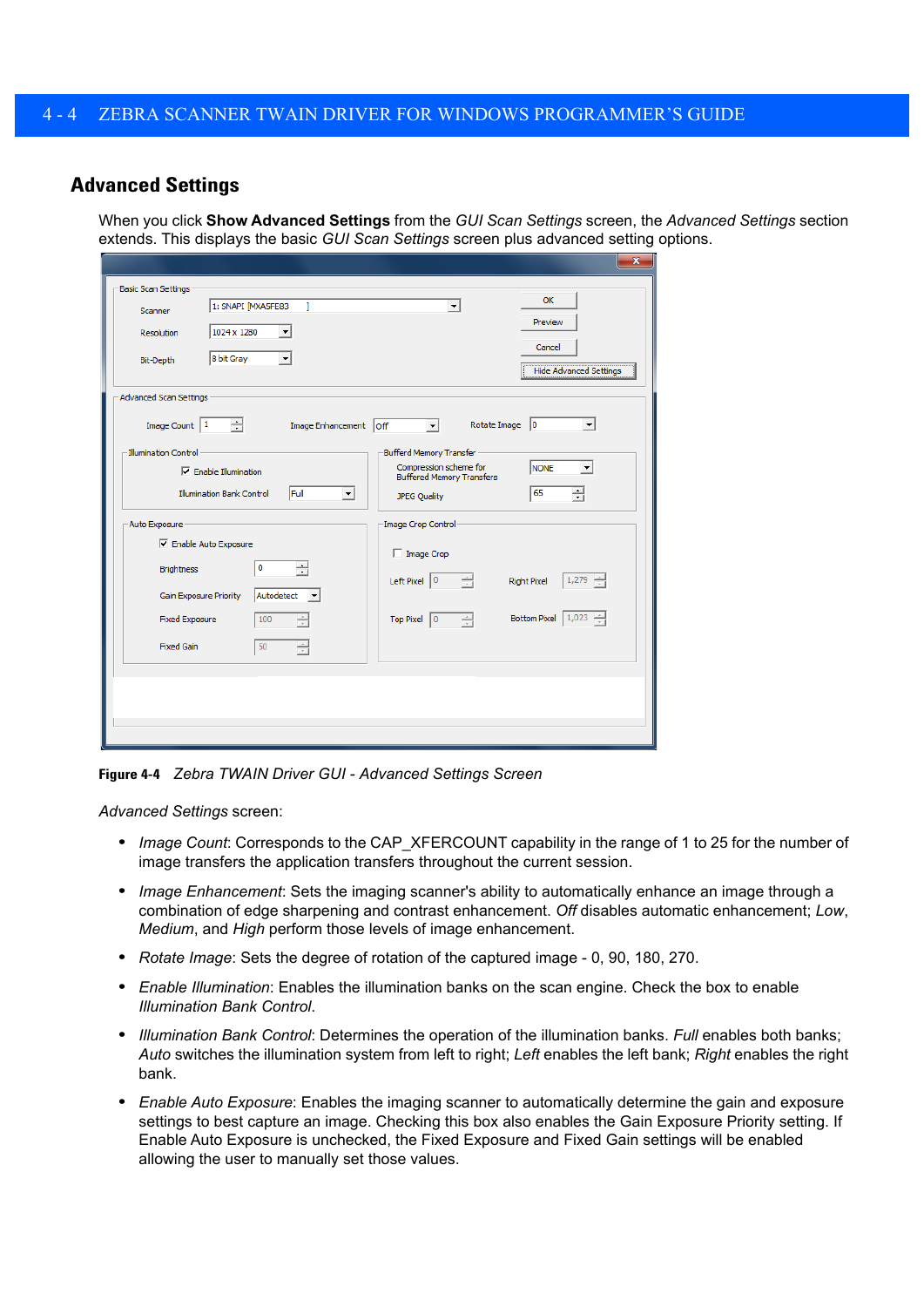- **•** *Gain Exposure Priority*: Sets the scanner's gain/exposure priority when the *Auto Exposure* setting is enabled - *Autodetect*, *Low Gain* or *Low Exposure*. *Low Gain* priority sets the scanner to favor longer exposure time over higher gain to capture an image. *Low Exposure* priority sets the scanner to favor higher gain over exposure for image capture. *Autodetect* sets the priority based on the scanner's configuration. For example, if the scanner is mounted in a magnetic switch read enabled stand, it uses *Low Gain* priority. Refer to the imaging scanner's Product Reference Guide for more information on this setting.
- **•** *Fixed Exposure*: The manual exposure setting in the range of 5 to 5000.
- **•** *Fixed Gain*: The manual gain setting in the range of 1 to 100.
- **•** *Brightness*: Sets the relative brightness of the captured image in the range of -1000 to 1000.
- **•** *Image Crop*: Enables Image Crop Control. The Left, Right, Top and Bottom Pixel values determine the rectangular sub-region of the full size captured image that will be displayed or transferred.
- **•** *Left Pixel*: Sets the left pixel column used to crop a captured image. This value ranges from 0 to (Xresolution - 2) depending on the selected resolution (image size).
- **•** *Right Pixel*: Sets the right pixel column used to crop a captured image. This value ranges from 0 to (Xresolution - 1) depending on the selected resolution (image size).
- **•** *Top Pixel*: Sets the top pixel row used to crop a captured image. This value ranges from 0 to (Yresolution - 2) depending on the selected resolution (image size).
- **•** *Bottom Pixel*: Sets the bottom pixel row used to crop a captured image. This value ranges from 0 to (Yresolution - 1) depending on the selected resolution (image size).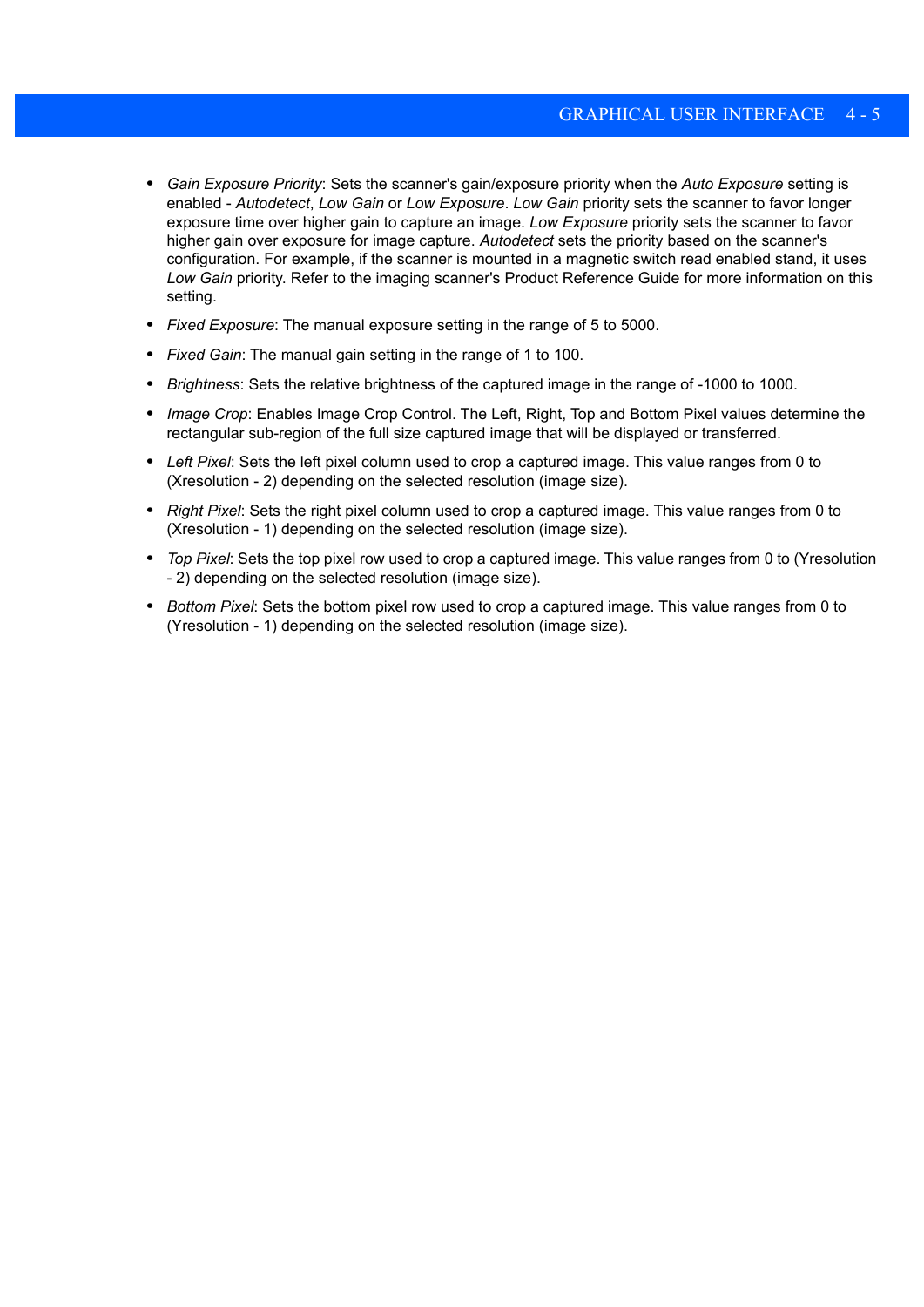#### 4 - 6 ZEBRA SCANNER TWAIN DRIVER FOR WINDOWS PROGRAMMER'S GUIDE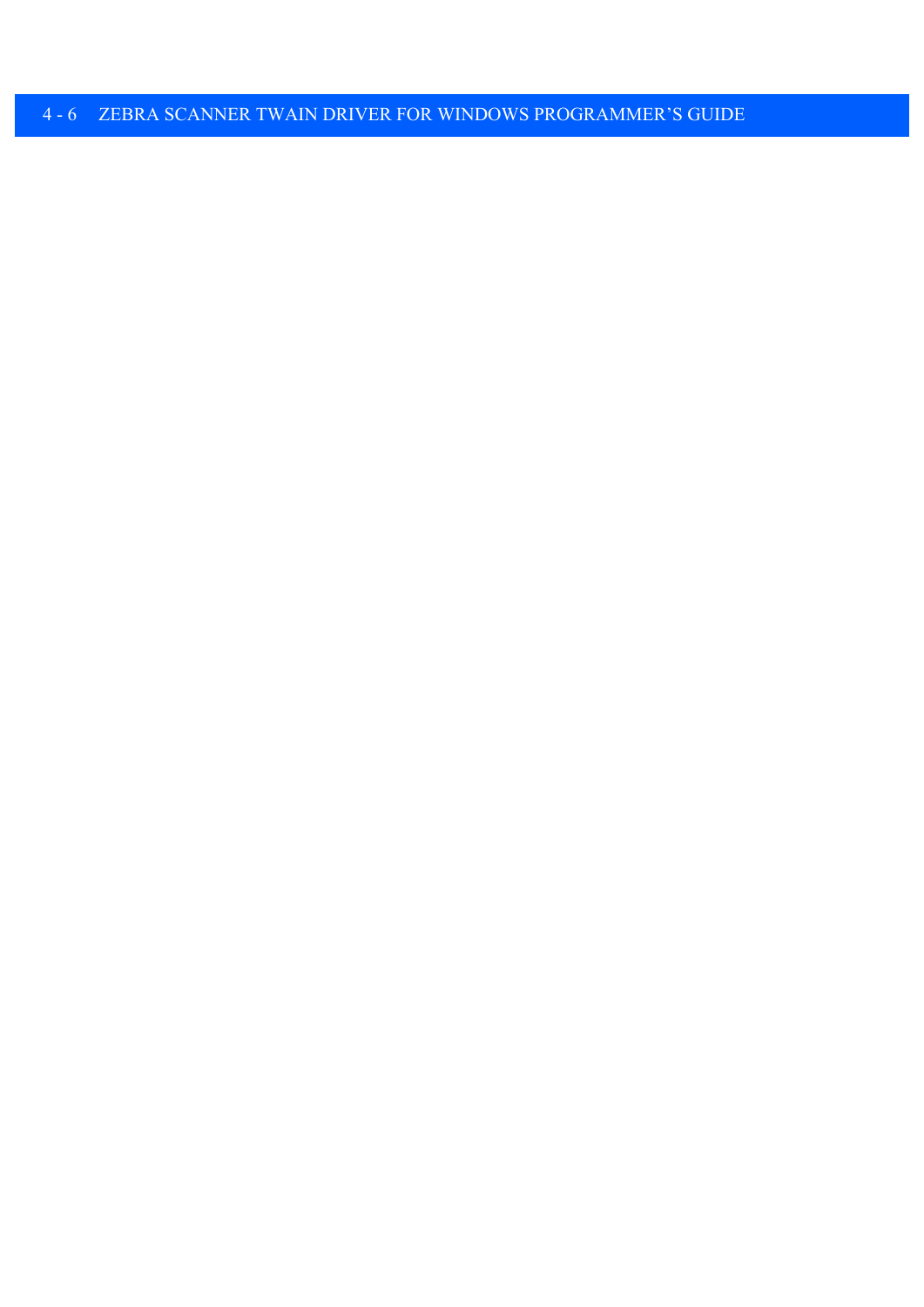# **INDEX**

## **B**

| bar codes |  |
|-----------|--|
|           |  |
|           |  |
|           |  |

## **C**

| capabilities                                                          |  |
|-----------------------------------------------------------------------|--|
| custom for imaging scanners  3-4                                      |  |
| standard twain $\ldots \ldots \ldots \ldots \ldots \ldots \ldots 3-2$ |  |
| conventions                                                           |  |
|                                                                       |  |
|                                                                       |  |

## **E**

## **F**

| file logging $\ldots \ldots \ldots \ldots \ldots \ldots \ldots \ldots \ldots \ldots \ldots$ 2-3 |  |  |  |  |  |  |  |  |  |  |  |  |  |  |  |  |  |  |  |  |  |  |  |  |  |  |  |  |  |  |  |  |  |  |  |
|-------------------------------------------------------------------------------------------------|--|--|--|--|--|--|--|--|--|--|--|--|--|--|--|--|--|--|--|--|--|--|--|--|--|--|--|--|--|--|--|--|--|--|--|
|-------------------------------------------------------------------------------------------------|--|--|--|--|--|--|--|--|--|--|--|--|--|--|--|--|--|--|--|--|--|--|--|--|--|--|--|--|--|--|--|--|--|--|--|

## **I**

| interfaces                                                     |  |
|----------------------------------------------------------------|--|
|                                                                |  |
| programmatic non-GUI $\dots\dots\dots\dots\dots\dots$ 1-1, 3-1 |  |

## **L**

| logging |  |  |  |  |  |  |  |  |  |  |
|---------|--|--|--|--|--|--|--|--|--|--|
|         |  |  |  |  |  |  |  |  |  |  |
|         |  |  |  |  |  |  |  |  |  |  |

## **N**

## **R**

|--|--|--|--|--|--|--|--|--|--|--|--|--|--|--|--|--|--|--|--|--|--|--|--|--|--|--|--|--|--|--|--|--|--|--|--|--|

## **S**

| screens                                                               |
|-----------------------------------------------------------------------|
|                                                                       |
| basic scan settings  4-3                                              |
| configuration  4-2                                                    |
| sample application $\ldots \ldots \ldots \ldots \ldots \ldots \ldots$ |
|                                                                       |
|                                                                       |

## **T**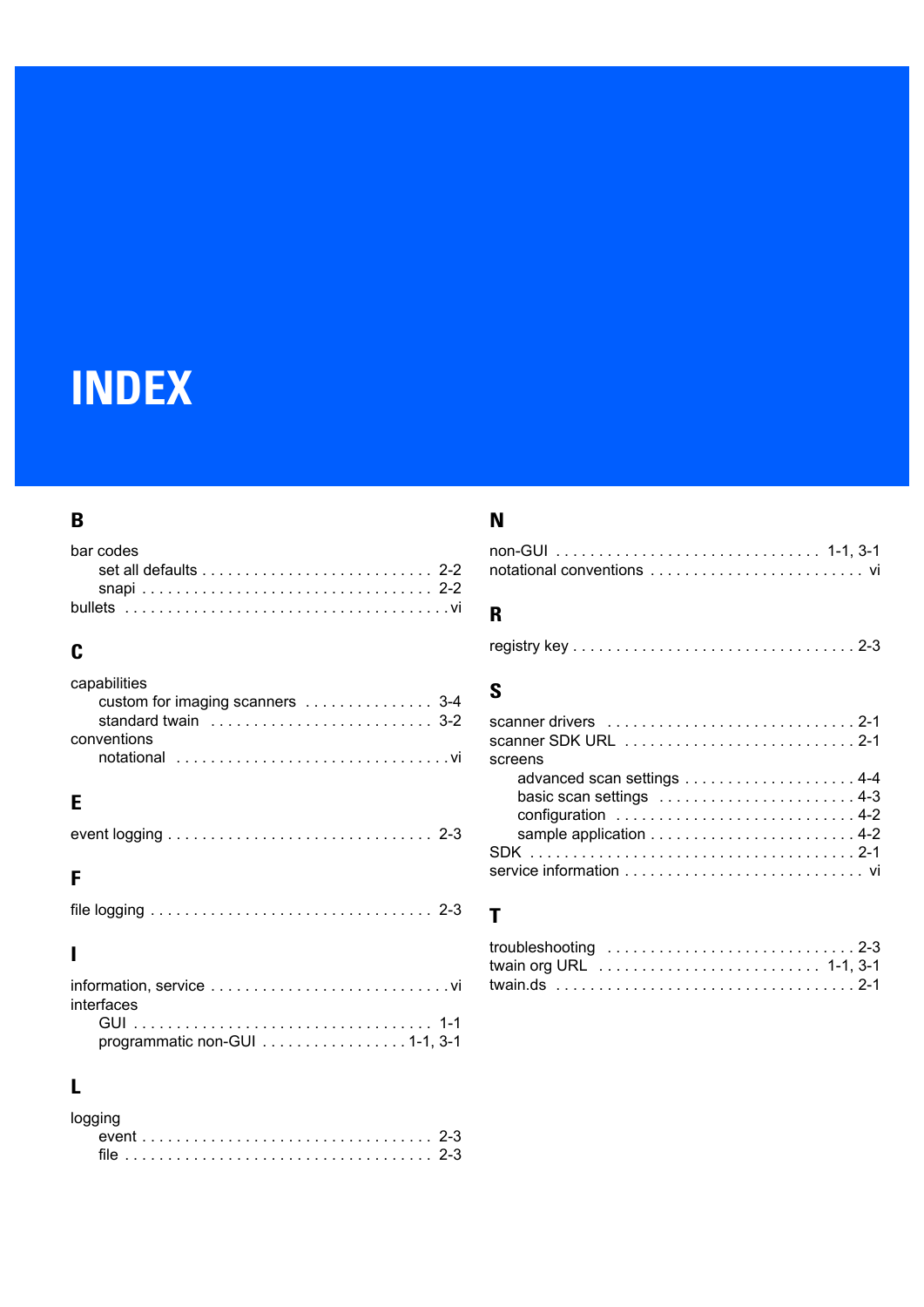#### Index - 2 ZEBRA SCANNER TWAIN DRIVER FOR WINDOWS PROGRAMMER'S GUIDE